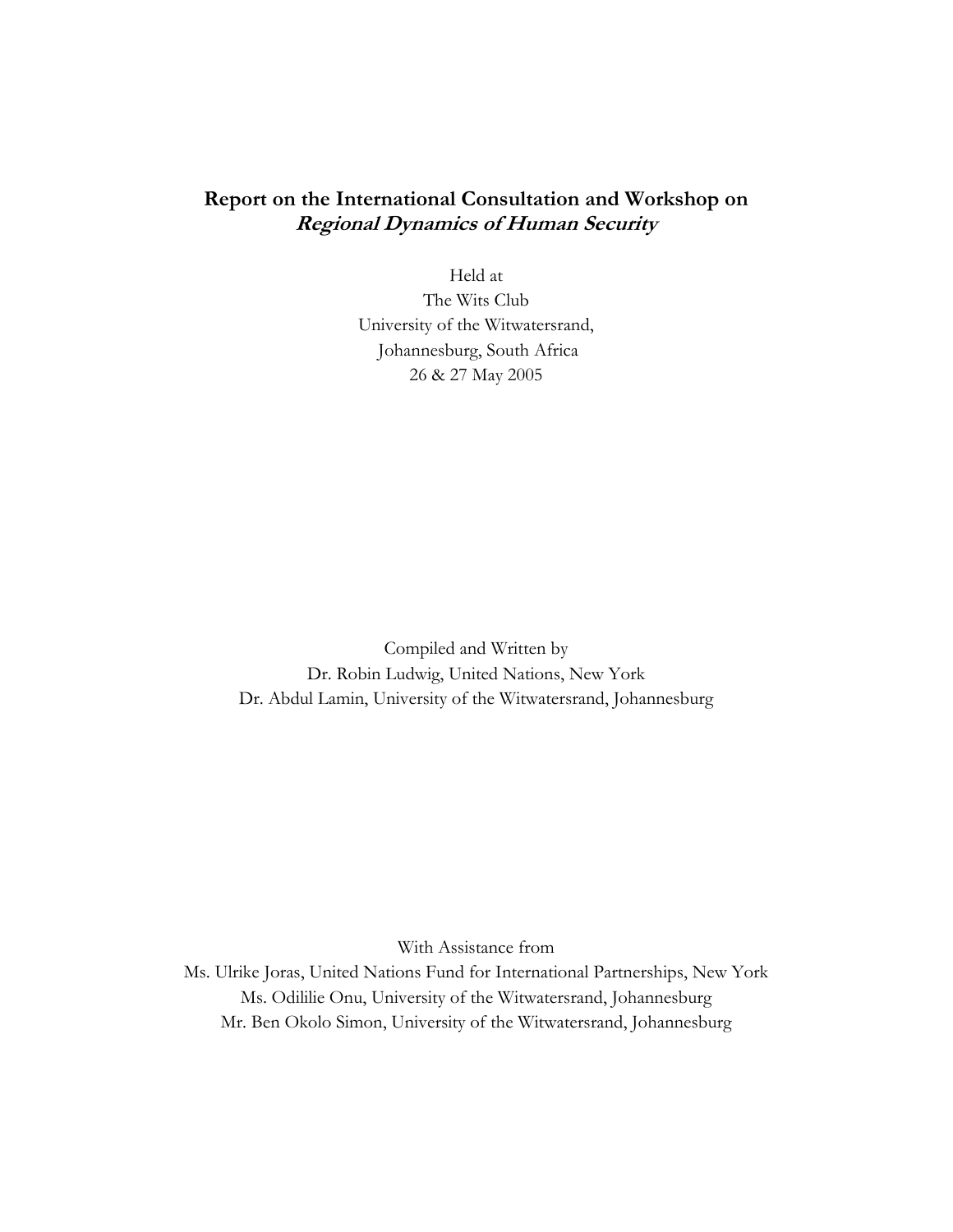#### **I. Background and Objectives**

On 26 and 27 May 2005, *United Nations Dialogue with the Global South* and the *Department of International Relations* at University of the Witwatersrand co-hosted a consultation and workshop on the regional dynamics of human security. Participants in the meeting included some 30 researchers, academics and policy makers from South Africa, particularly the greater Johannesburg area, and academics from selected universities in China, Egypt, India and Mexico. (See Addendum 1 for a list of participants.) The purpose of the meeting was to engage the academic and research communities in a discussion of the concept of human security and its relationship to current proposals for United Nations reform. The meeting, generously supported by the United Nations Trust Fund for Human Security, also provided an opportunity for participants to explore regional differences in human security concerns and to identify priority issues for further research.

*United Nations Dialogue with the Global South* is a three year pilot project that was initiated by the United Nations in 2004 with support from the United Nations Foundation. The goal of the project is to establish research links and ongoing collaboration between the three United Nations departments directly responsible for peace and security issues and partner universities located in the Global South. The partner universities include the American University in Cairo, Jawaharlal Nehru University in New Delhi, the National University of Mexico, Tsinghua University in China and the University of the Witwatersrand (Wits) in Johannesburg. This meeting, generously hosted by Wits, provided the first opportunity for representatives of the partner universities to meet and discuss their further collaboration.

The discussions during the two-day meeting were facilitated by the proposals contained in three high profile reports: *Human Security Now: Protecting and Empowering People*; by the Commission on Human Security; the United Nations Secretary-General's High Level Panel report, *A More Secure World: Our Shared Responsibility*; and the United Nations Secretary-General's report, *In Larger Freedom: Towards Development, Security and Human Rights for All*.

#### **II. May 26, 2005: Consultation on Human Security and United Nations Reform**

Prof. John Stremlau, Head of International Relations at Wits University, opened the meeting by welcoming participants to the event. Additional remarks were made by Mr. Derek Swemmer, Registrar of Wits University; Dr. Robin Ludwig, Coordinator of *United Nations Dialogue with the Global South*; His Excellency Mr. Toshinori Shigeie, Ambassador of Japan to South Africa; and Ambassador Jessie Duarte, Deputy Director-General of Africa Multilateral Affairs in the Department of Foreign Affairs in South Africa.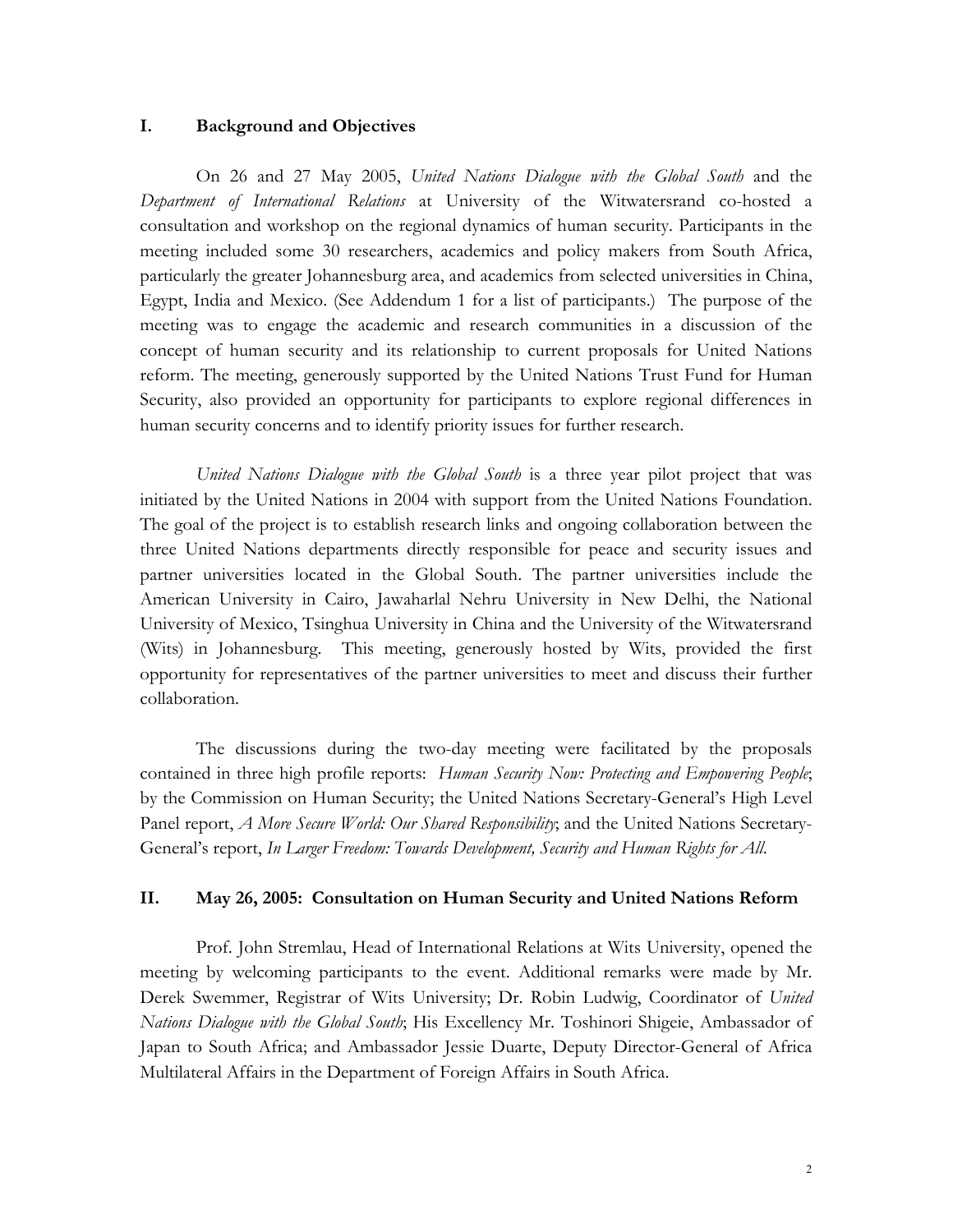In opening the meeting, Prof. Stremlau noted that this was the first dialogue organized in the context of *United Nations Dialogue with the Global South* and thanked the organizers and donors for making the event possible. Prof. Stremlau highlighted the important role that universities can and must play not only in the enhancement of human resources, but also in the promotion of human rights. He appealed to institutions of higher learning to engage in policy relevant debates such as United Nations reform, and the emerging concept of human security. He admonished participants to avoid remaining in the "ivory tower" of academic discourse and to instead engage in the discourse on contemporary issues of the day.

In his remarks, Wits University Registrar, Mr. Derek Swemmer stated that the University was proud to be part of the Human Security/United Nations Dialogue initiative. He noted the important role of universities in shaping current policies and the thinking of policymakers. He emphasised Wits' commitment to contributing to both policymaking and capacity building initiatives at the sub-regional and regional levels.

Dr. Robin Ludwig, Coordinator of *United Nations Dialogue with the Global South,* briefly outlined the background of the meeting as well as the origin and goals of the Dialogue project. Dr. Ludwig pointed out that the concept of human security offers a new approach to security issues that can help the United Nations better address the challenges of the 21<sup>st</sup> century. She observed that the Secretary-General's report, *In Larger Freedom*, stresses that "not only are development, security and human rights all imperative; they also reinforce each other." The United Nations is moving away from the compartmentalization of such issues, and is instead seeking to explore their interconnectedness. This shift in approach is clearly in accordance with the recommendations of the Commission on Human Security, which are contained in its 2003 report, *Human Security Now.*

The Ambassador of Japan to South Africa, His Excellency Mr. Toshinori Shigeie, outlined the Japanese government's position on human security, describing it as a "humancentred" approach that should be integral at all stages of development. Ambassador Shigeie noted that the promotion of human security is one of the key pillars of Japanese cooperation with Africa, adding that the Japanese government recently doubled its overseas development assistance to the continent. He appealed to the international community to meet the challenges of both United Nations reform and the priorities of Africa in the  $21<sup>st</sup>$  century.

Ambassador Jessie Duarte, Deputy Director-General of Africa Multilateral Affairs at the South African Department of Foreign Affairs, provided an overview of South Africa's position on UN reform. She noted that there is broad consensus in South Africa on United Nations reform, and that efforts by the African Union (AU) to achieve a continental consensus on the various reform elements were well underway. South Africa actively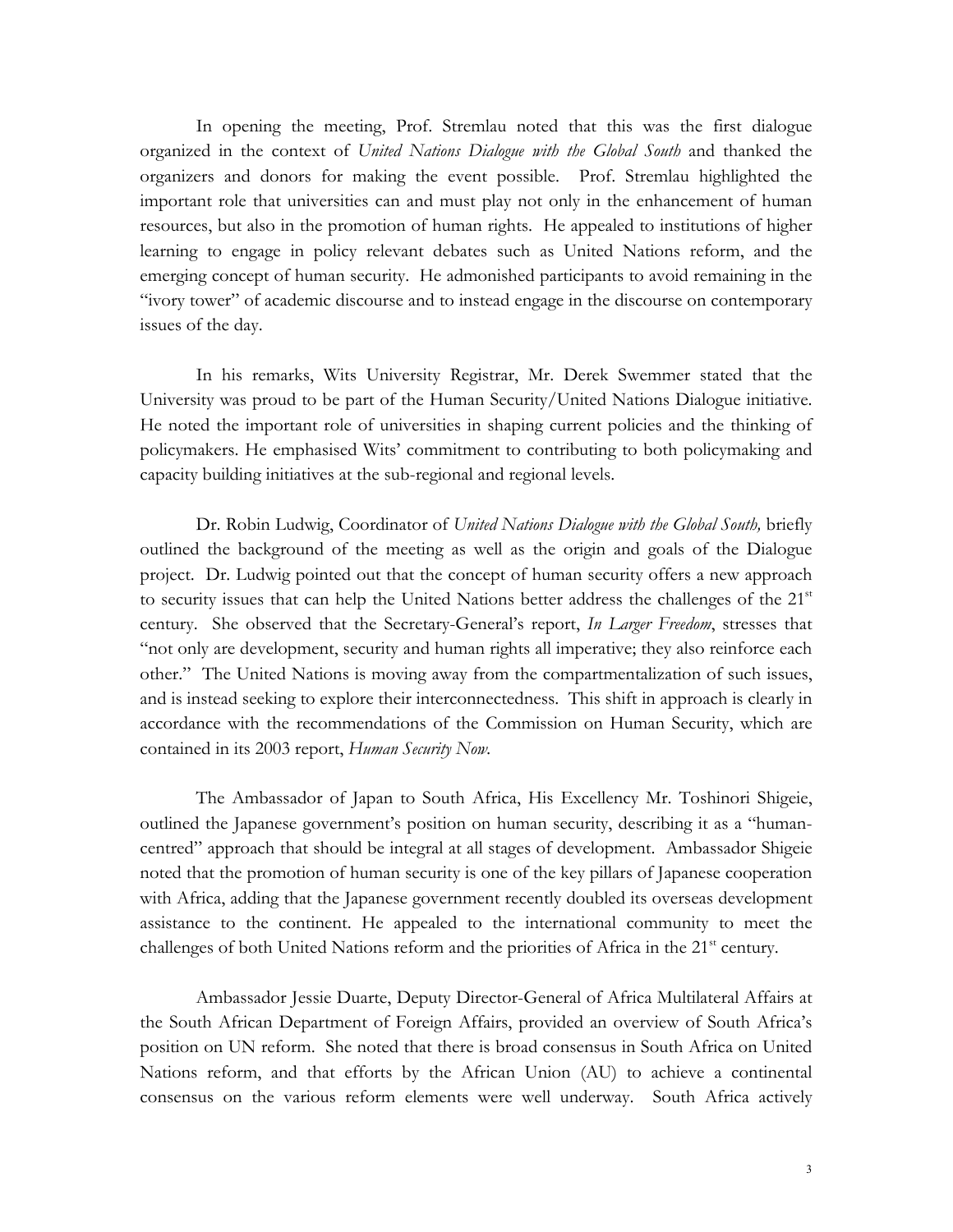contributed to, and is promoting the *Common African Position on the Proposed Reform of the United Nations*, adopted at the 7-8 March 2005 meeting of the AU Executive Council in Swaziland, Ambassador Duarte told the audience (copies of the text on African consensus, also known as the *Ezulwini Consensus,* are available from the Wits Dept. of International Relations and from the United Nations office of the Dialogue programme).

Ambassador Duarte recalled that when the United Nations was established in 1945, most African states were not represented in the world body. Later, in the context of the first United Nations reforms of the 1960s, Africa was still in a weak position to negotiate. Africa now sees itself as able to contribute significantly to the Organization's reform, and its goal is therefore to be fully represented in all decision making organs of the body. Although the AU is in principle opposed to the veto in the Security Council, as long as it exists, it should be available to all permanent members of the Council, she argued.

Ambassador Duarte drew attention to the changing conception of security. She observed that, broadly speaking, security is still commonly considered a state/military concern, with little relation to people as individuals. However, the AU has emphasised that in order to prevent conflict, issues such as poverty, infectious disease and environmental degradation need to be addressed. She noted that HIV/AIDS must be recognized as a security threat, and poverty and the lack of development have been identified as the most important sources of conflict in Africa. Africa's priority is therefore to "to break the back of poverty," Ambassador Duarte asserted.

The AU's common position on intra and inter-state conflicts, stresses the importance of protecting democratically elected governments from unconstitutional changes. The AU has affirmed its commitment to reject unconstitutional changes of governments in Africa. Ambassador Duarte suggested that the United Nations and its Member States should negotiate a related international instrument. In cases where peacekeeping is required, the AU would support the preventive deployment of peacekeepers, and encourages other regional organizations to adopt similar policies. She emphasized, however, that it is vital to focus not only on the creation of a military peace, but on addressing the root causes of conflict.

#### **III. Keynote Address**

Dr. Frene Ginwala, Member of the Human Security Commission and former Speaker of the South African National Assembly, delivered the keynote address (See Addendum 2 for Dr Ginwala's remarks). Dr. Ginwala prefaced her address with a definition of human security, describing its evolution over more than a decade. She emphasized that human security is still an evolving concept, noting that while it is widely accepted, it is often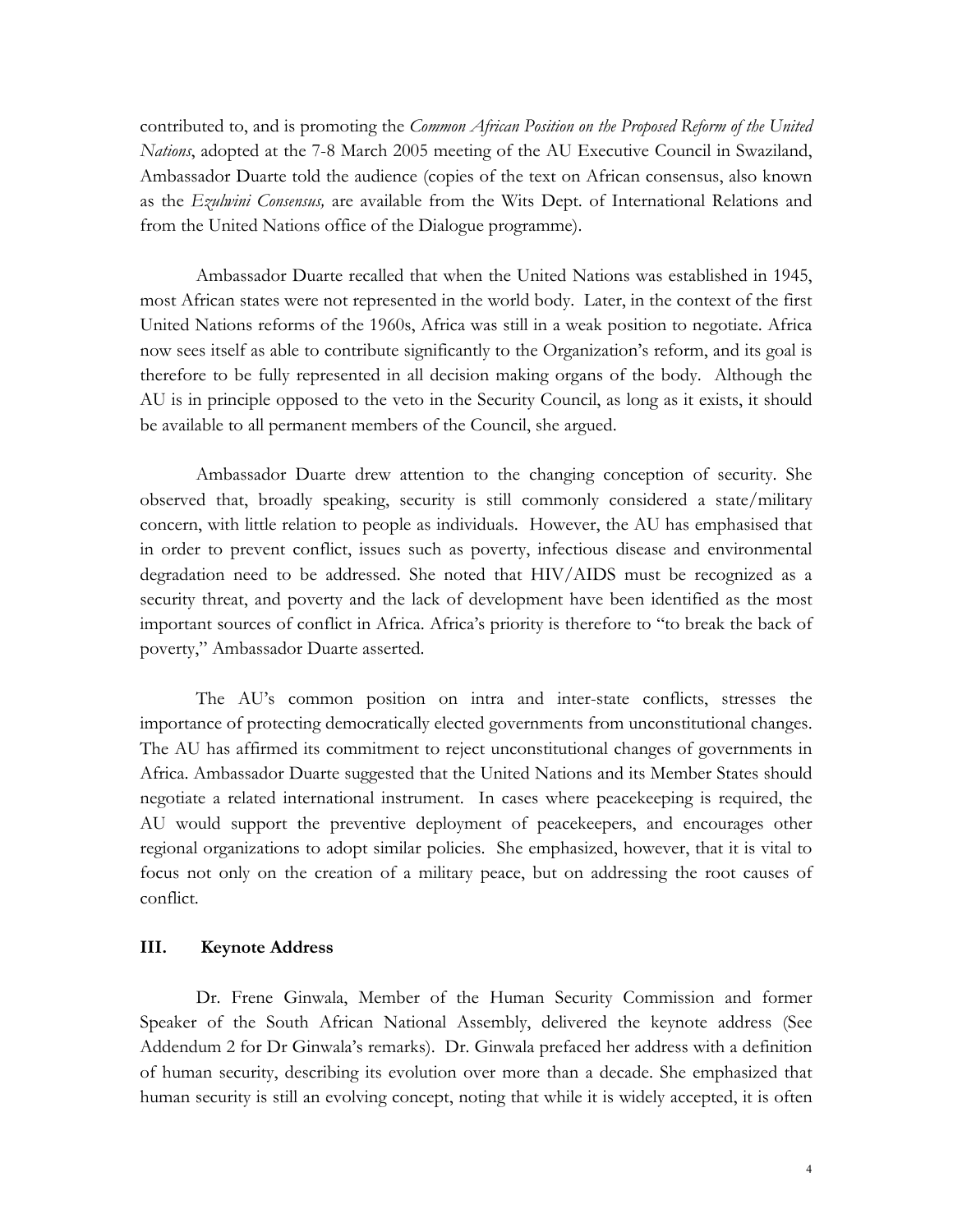not fully understood and implemented. The difficulty in changing the way security is generally understood is not surprising, since it has been historically perceived largely in state and military terms. Dr. Ginwala stressed that human security is not intended to replace the traditional concept of state security, but rather complement it, by integrating concerns of people in the process.

An important question to ask in the context of the human security debate, is whose security matters? Is it the security of the powerful or the vulnerable? A majority of people face some type of insecurity, and these insecurities need to be addressed. The key is to find out what makes people feel secure.

Dr. Ginwala suggested that the Commission on Human Security was established with the aim of defining the concept of human security, as well as to advise the international community on how it could respond to the challenges that arise from them. Although the Commission developed a definition, it refrained from preparing a list of issues that comprise human security, arguing that it was important to keep the concept dynamic, and to have the flexibility to adapt the framework to the needs of different societies. Dr. Ginwala encouraged participants not to try to come up with a list of issues relevant to human security, but rather to use the two-day meeting to prioritise those issues "that would feature in each of the regions represented".

She further encouraged participants to consider the interlinkages of various components of human security; to determine whether they relate to each other; and if so how; and finally whether they are distinct or complementary. For example, after violent conflict has ended, the root causes of the initial violence must be identified, and addressed if a recurrence of that violence is to be prevented. Sources of violence vary considerably, and may include cultural differences, human rights abuses, corruption, social and economic hardship or a combination of these and other factors. She concluded her remarks by suggesting that UN institutional reforms should be shaped by human security concerns.

#### **IV. Consultation on Human Security and United Nations Reform**

The deliberations were focused on three clusters of issues, namely; new challenges to *international peace and security*, *promoting human security through human rights and humanitarian action*, and *development and human security*. These clusters correspond with the three primary areas of United Nations reform contained in the report of the Secretary-General, *In Larger Freedom*, namely; freedom from fear, freedom to live in dignity, and freedom from want. The Commission on Human Security also considered these issues to be closely related, stating in its report that "human security brings together the human elements of security, of rights, of development".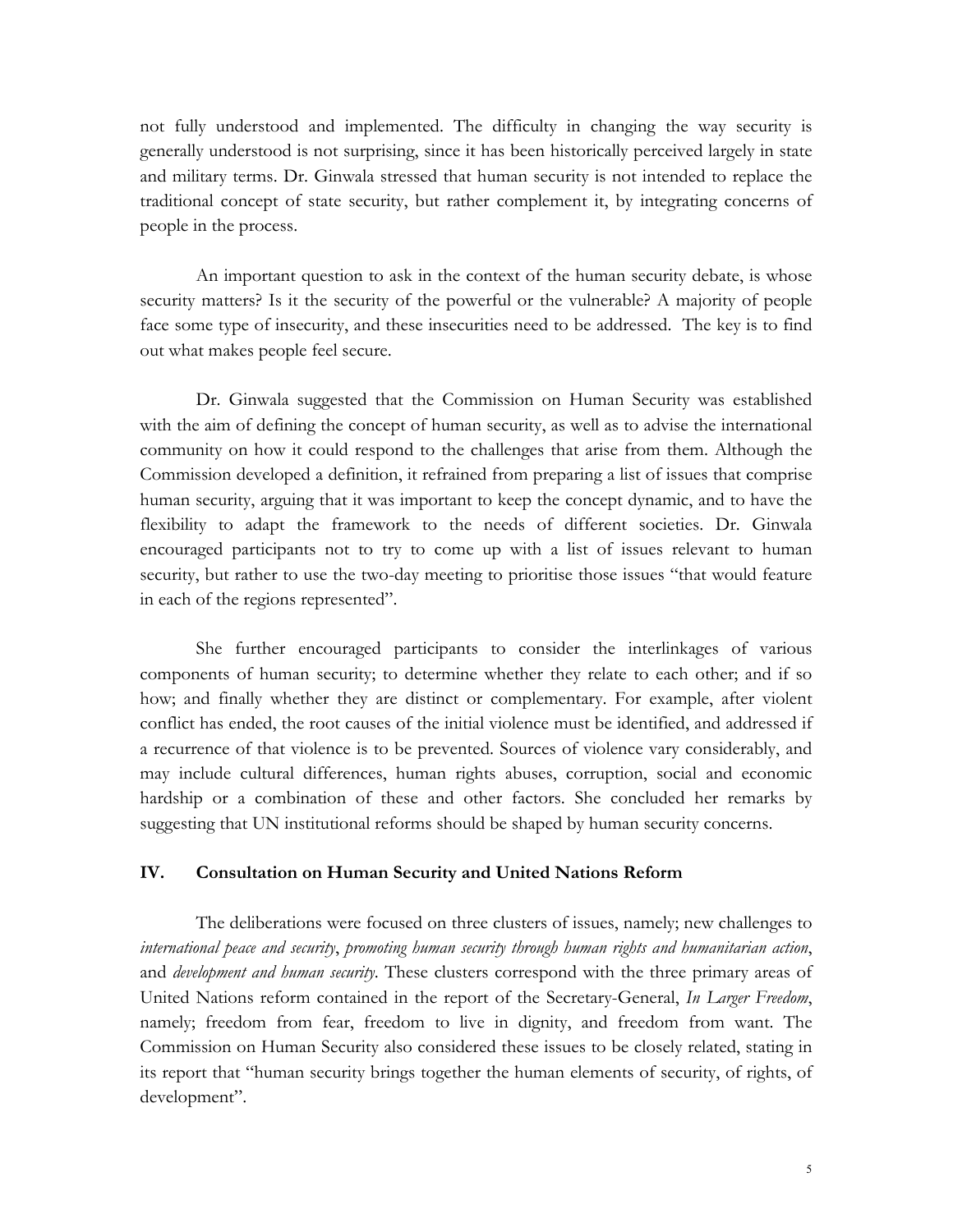Participants were invited to reflect on the proposals for United Nations reform in the context of human security, and to pay special attention to regional priorities in considering those reforms. To facilitate discussion on topics within each cluster, 2-3 speakers were invited to provide introductory comments on specific issues and explore their relevance to the reform proposals.

#### **A. New Challenges to International Peace and Security**

The opening speakers addressed three particular issues related to United Nations reform: conflict prevention, terrorism and the proposal to establish a Peacebuilding Commission. The role of regional organizations, particularly the AU, was highlighted frequently throughout the discussions.

Dr. Abdul Lamin of University of the Witwatersrand examined armed conflict and governance as a security challenge in Africa. Dr. Lamin emphasized that since the adoption of the AU Constitutive Act in 2000, the African continent has made clear that it will reject any change of government that is carried out through unconstitutional means. There is growing identification with principles of democracy and good governance, and an increase in popular participation in the political processes of numerous countries in Africa, he observed.

Dr. Lamin however noted that in spite of the gains made so far, several key challenges to governance and security remain. These include the role of the military in the "new" democratic dispensations, and the related issue of civil-military relations. The question is how to demilitarize the state and strengthen civilian participation in the political process? How can a culture of prevention be created and more importantly, what role should the military play in that? On the African scene, Dr. Lamin stressed that there is a need to identify structural problems that could lead to conflict. He drew attention to the problem of corruption, and emphasized that in the African context, corruption must be considered a serious threat to human security, since in many cases it ends up robbing the public of much needed resources to address social needs such as healthcare, education and so forth, creating a fertile condition for armed conflict. He argued that corruption does not only have significant economic consequences but also undermines human rights protection and postconflict peacebuilding efforts.

Dr. Lamin also noted that the protection of civil liberties is central to strengthening human security in Africa. While acknowledging the significance of periodic free elections to democracy consolidation, broad citizen participation and protection of civil liberties at all levels must be the goal of governments and civil society. He raised concern that in their zest to respond to the threat of "terrorism", some African governments are in the process of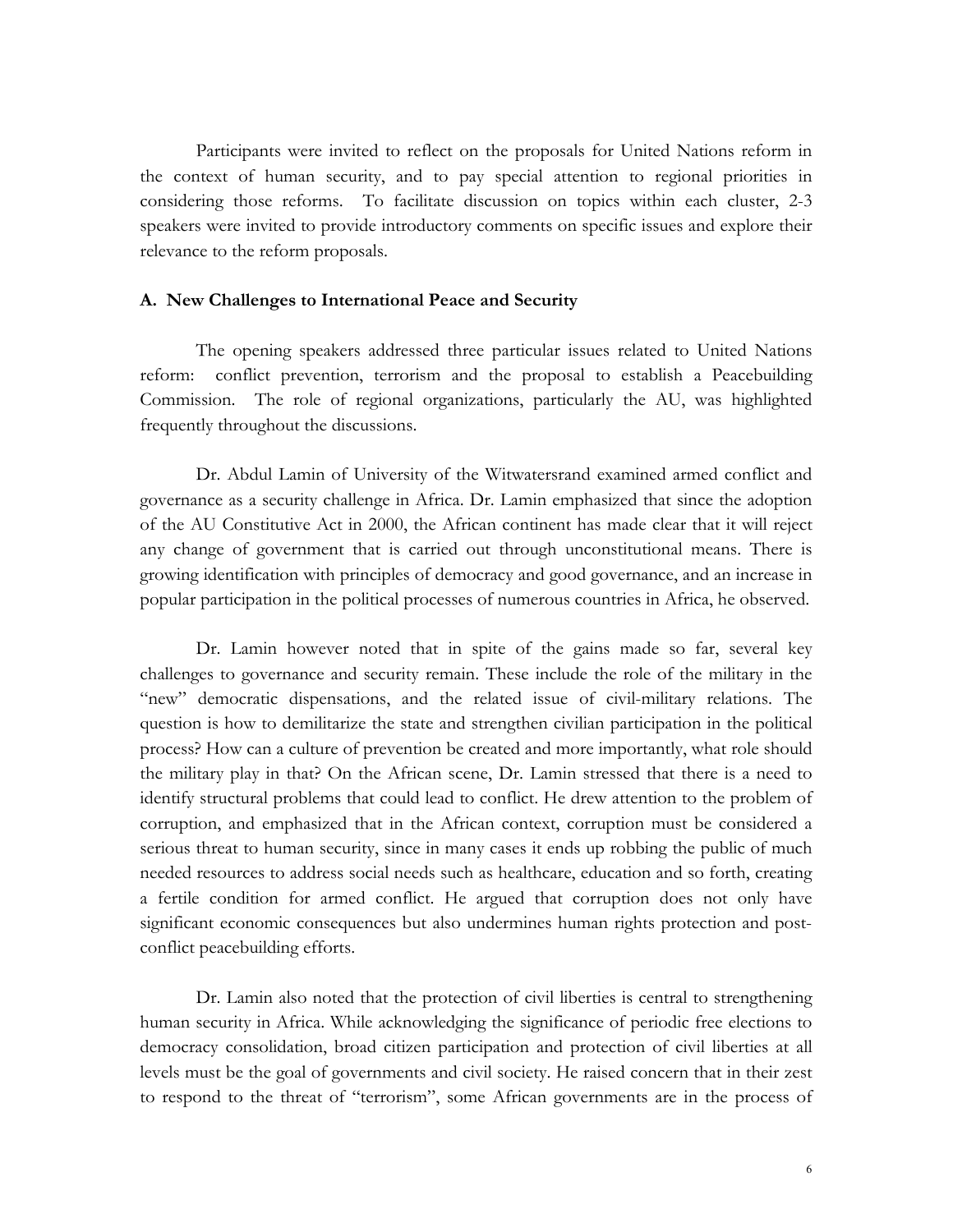promulgating legislation that could in the long run undermine civil liberties, and consequently erode the democratic gains made to date. Dr. Lamin therefore urged caution on the part of governments, but also encouraged civil society to be vigilant in protecting the rights and liberties of citizens.

Prof. Varun Sahni of Jawaharlal Nehru University addressed the issue of terrorism and related proposals for UN reform. In introducing this issue, he noted that the concept of security is being re-conceptualized beyond the traditional political/military approach to include societal/environmental factors. Human security also suggests a deepening of the security concept away from a fairly exclusive focus on the state, to include additional referents at various levels—regional, sub-regional and civil society. He noted that there is also a growing sectoralization of expertise related to specific issue areas such as environmental and food security.

Prof. Sahni pointed out the importance of distinguishing among human security, human development and human needs. He argued that it is important not only to define those issues in terms of "threats" but also in terms of challenges, fears or denials. He observed that the emphasis of human security on protecting people from critical and pervasive threats may create dilemmas for policymakers. For instance, should healthcare be given priority over education? He also drew attention to the need to distinguish between regions and cultures since different regions experience things differently.

With regard to the specific security threat posed by "terrorism" and the reasons why it is now so high on the international agenda, Prof. Sahni suggested two particular factors. First of these is the apparent interest of the United States, currently the most powerful state in the world, and second is the catastrophic nature of terrorism. The potential of terrorism as a catastrophe is largely due to globalization and the availability of weapons of mass destruction. The catastrophic nature of terrorism now clearly forms a nexus between state and human security, since the security of states becomes synonymous with the security of individuals.

In considering United Nations proposals for elaborating a definition of terrorism and crafting a comprehensive international convention, Prof. Sahni noted that to date, there is a lack of consensus among states. There is no acceptable definition or convention on terrorism, despite its global importance, he asserted. One reason for this might be the lack of consensus on who a terrorist is, since different regions have different perceptions of terror and terrorism. He argued that there is no particular South Asian perspective on terrorism. As an example, he noted that Pakistan is considered by some to be on the frontline of defense against terrorism, while others consider it a "haven" for terrorists. In some cases,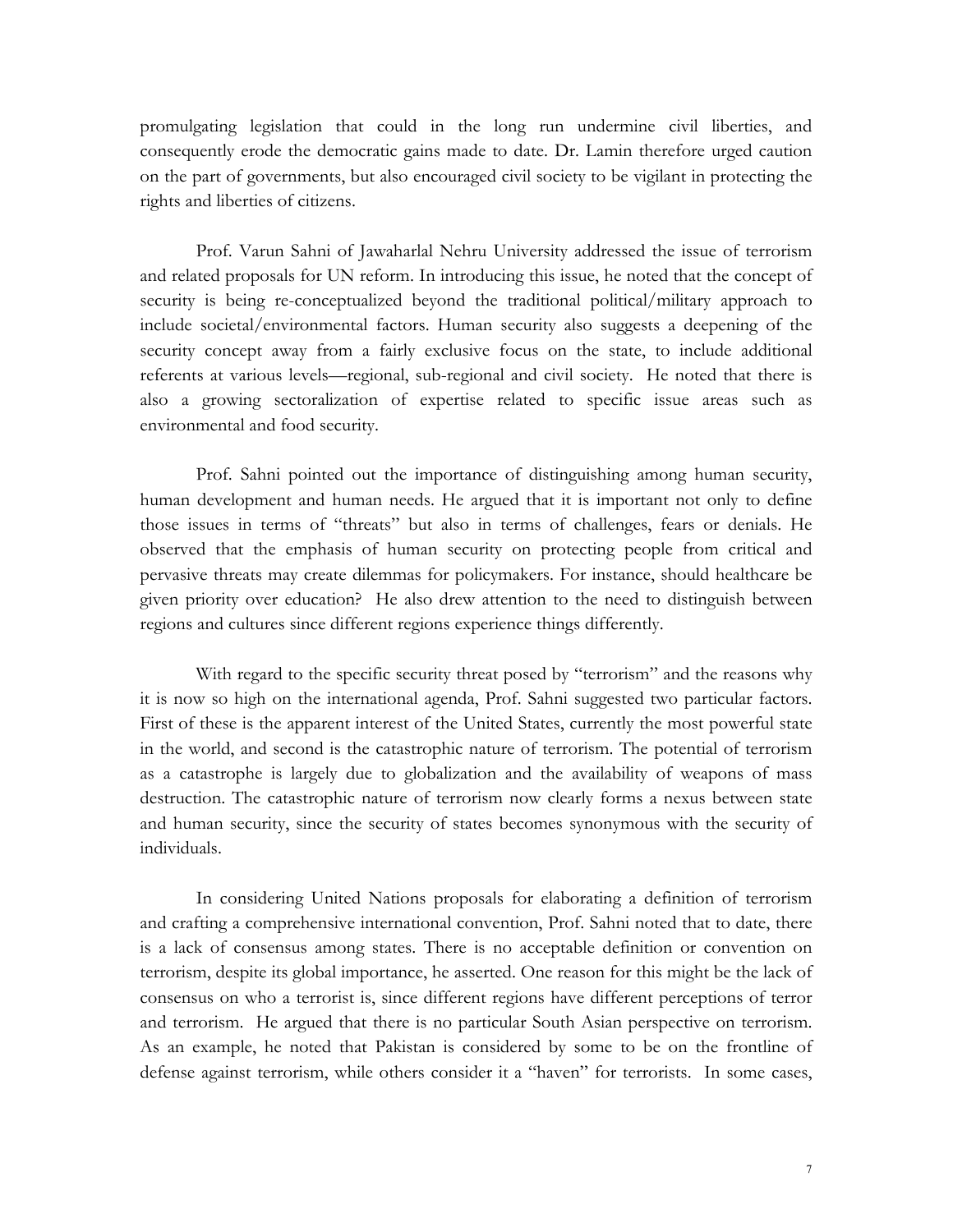internal resistance to a particular state or occupying power might be considered terrorism while in others such resistance might be considered justified protest.

Mr. Festus Aboagye of the Institute of Security Studies (ISS) examined the significance of establishing a United Nations Peacebuilding Commission, and its relevance to building and consolidating peace in Africa. Mr. Aboagye asserted that the fundamental causes of African conflicts must be better understood if they are to be eliminated. He appealed to the international community, as it considers the establishment of a Peacebuilding Commission at the UN, to ensure robust engagement with African institutions in order to enhance its capacity to prevent and intervene in conflicts. He suggested that the proposed Commission should coordinate closely with the contemporary security architecture and institutions of the AU, such as the Peace and Security Council (PSC) and the African Standby Force (ASF).

Mr. Aboagye suggested that in the past, United Nations engagement in Africa has often been incoherent, with significant discrepancies in the attention and support received by African countries from the international community. As an example, he cited as unacceptable, the troop support provided to a country the size of Democratic Republic of Congo, in comparison to the support given by the United Nations to Kosovo in the late 1990s. In order to avoid such discrepancies, he called for a reform of the doctrine of intervention, including a shift towards full Chapter VII interventions. Mr. Aboagye also called on the international community, particularly G8 countries, to provide comprehensive and meaningful resources for the various peace support operations in Africa.

#### **General Discussion**

In the general discussion, emphasis was placed on conflict prevention and terrorism, with additional discussion on governance, and the role of regional organizations in promoting peace. The discussions strongly reflected African concerns. Governance was cited as an important factor in conflict prevention, and corruption was identified as an important structural problem that needs to be seriously addressed. Participants agreed that those offering bribes should be considered as culpable as those accepting them. There was also general agreement that no one, regardless of their status in society, should be considered above the law, and that all citizens should be accorded equal treatment by the legal and judicial system.

There was a broad consensus that Africa, particularly through the AU and other pan-African institutions, is assuming an increasing role in conflict prevention, management and resolution on the continent. Although the AU faces a range of challenges and limitations, there are significant expectations for its contributions to Africa's future, particularly if it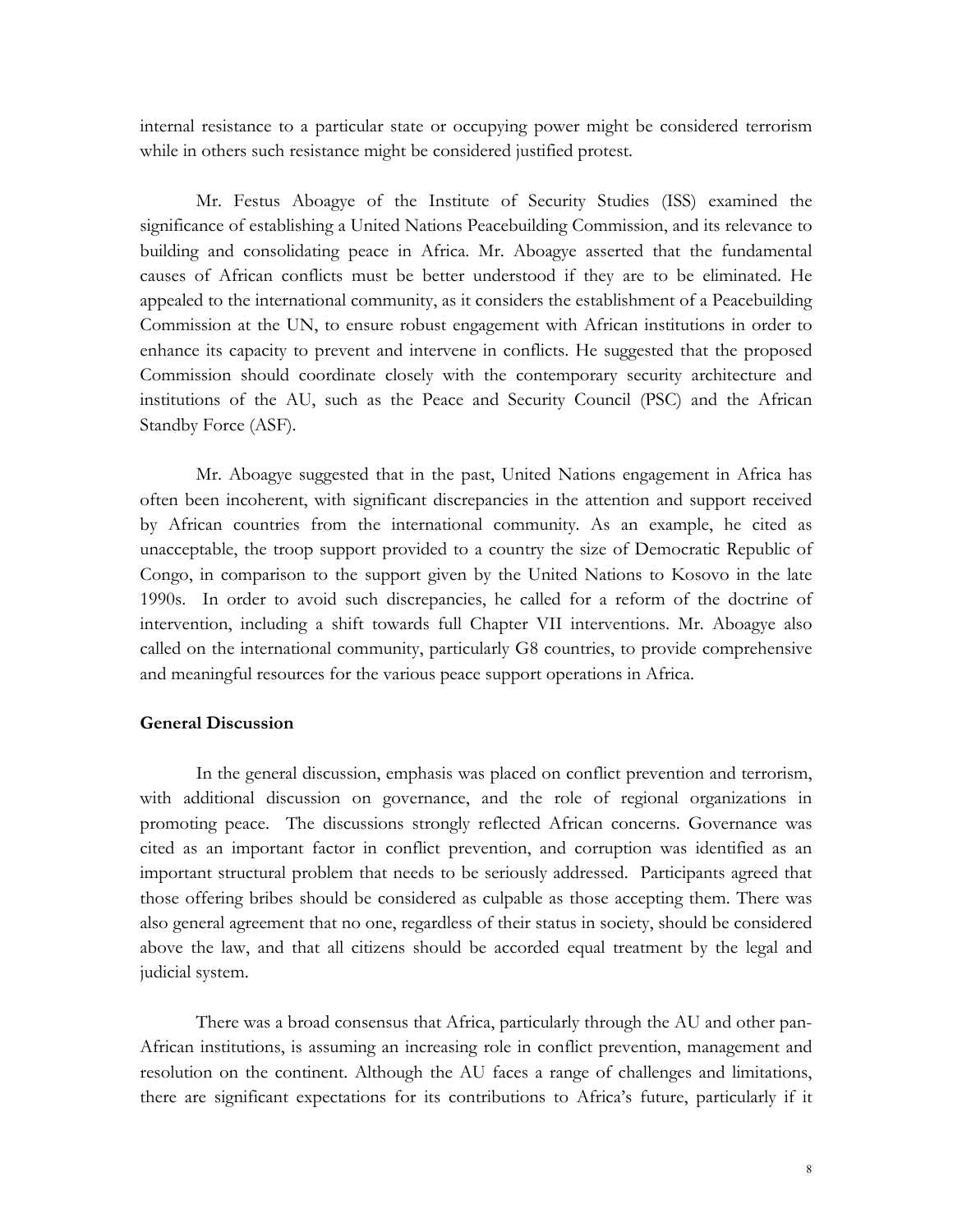receives support from the international community. It was observed that an important limitation on Africa's engagement in conflict prevention, management and resolution was the lack of sufficient resources for peace operations. Participants agreed that well resourced, regional and sub-regional organizations could play a particularly important role, given their familiarity with the problems and challenges facing the continent.

On the issue of terrorism, some participants expressed concern at the possible abuse by some states of the so-called "threat of terrorism" in order to restrict civil liberties and further control populations without sufficient justification. Participants also noted that distinctions ought to be made between terrorism and internal resistance. The creation of the International Criminal Court (ICC) was considered an important step forward, and participants called on the international community to fully support this new institution.

#### **Conclusions:**

1. Good governance can contribute significantly to conflict prevention, particularly in Africa. It provides an important illustration of the linkage between security and human rights. As popular participation in governance increases, the state will be strengthened both internally, particularly through reduced corruption, zero tolerance for impunity and increased respect for the rule of law, and externally through participation in regional organizations/initiatives such as the AU and the New Partnership for Africa's Development (NEPAD), particularly through its African Peer Review Mechanism (APRM). In this regard, the work of the United Nations Development Programme (UNDP) and the Electoral Assistance Division of the Department of Political Affairs should be strengthened and better coordinated to assist countries going through electoral processes. The Economic and Social Council, which provides space for discourse with civil society, should also be strengthened.

2. The terrorism debate and proposals currently before the United Nations General Assembly are state-focused to such an extent that civil society and human security concerns have had little relevance. Implementation of the United Nations proposals for elaborating a definition of terrorism and related instruments will be problematic, particularly due to the varying perceptions of who is a terrorist and in what context terrorism occurs. At the same time, there is a definite risk that some governments may use the "terrorism threat" as a means of restricting civil liberties for inappropriate reasons.

3. The proposal for creation of a United Nations Peacebuilding Commission was considered a step in the right direction. In this context, participants noted the importance of building contacts between the Peacebuilding Commission and locally based academic, research and civil society organizations. Such organizations can contribute significantly to a better understanding of the root causes of conflict and may assist in preventing its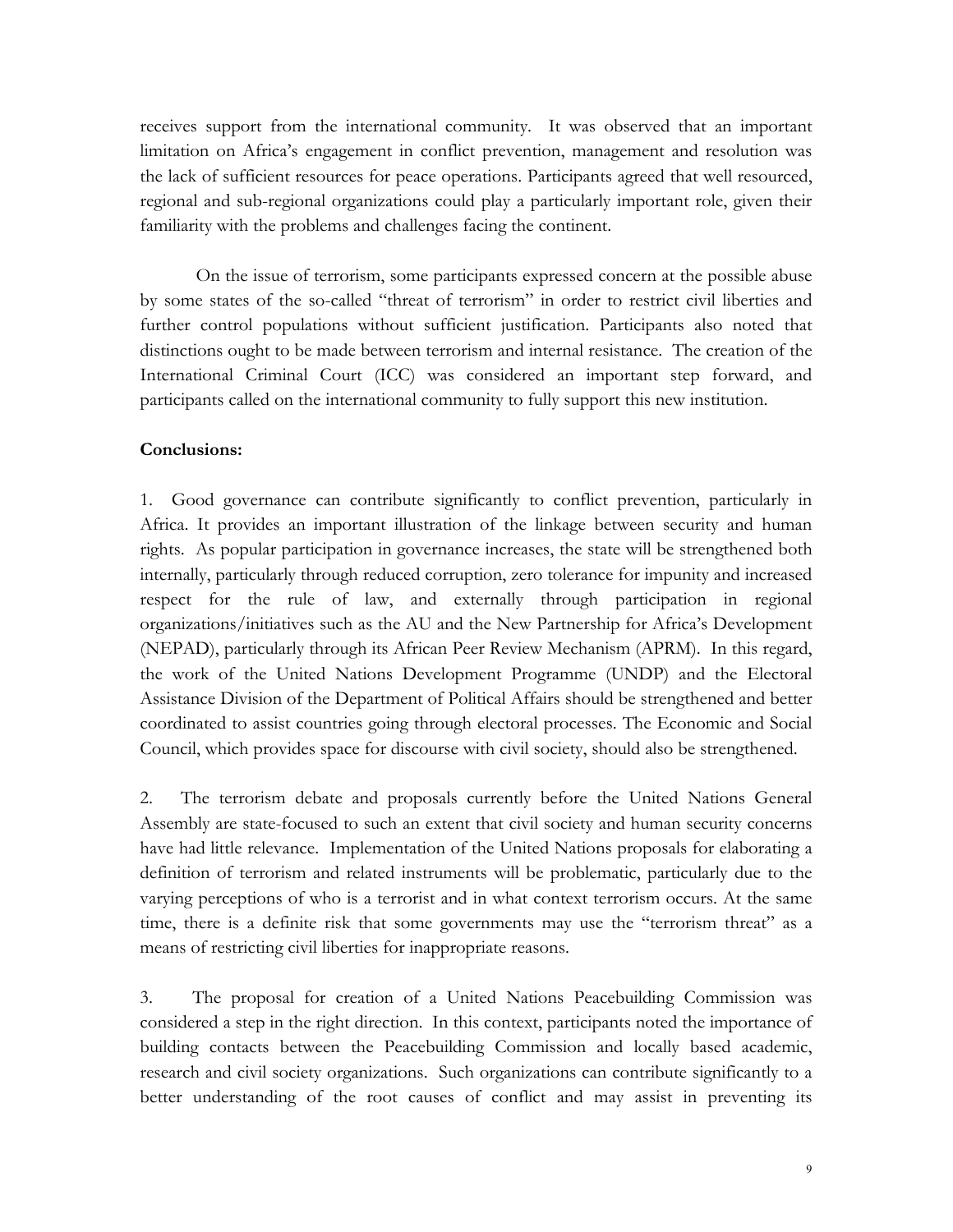recurrence. Contributions to peacebuilding can be made at every level of society, and such participation should be encouraged. Greater coordination between the Security Council and the Economic and Social Council would contribute to more integrated and effective international action.

### **B. Promoting Human Security through Human Rights Protection and Humanitarian Action**

Two invited speakers introduced the issues of human rights and humanitarian action and their relationship to human security and UN reform. The discussion also covered the role of regional organizations and their responsibility to protect civilians.

Prof. Bahgat Korany of American University in Cairo provided an overview of the evolution of human rights within the international community. Although the *Universal Declaration of Human Rights* was adopted in 1948, it was only in the 1970s, with the creation of the Human Rights Committee, and more recently in the 1990s, with the creation of the post of United Nations High Commissioner for Human Rights, that the issue gained greater prominence on the international agenda. Within the Organization, human rights have been increasingly incorporated into policy discussions and debates, and the link between human rights and security has been clearly acknowledged. The current challenge is for human rights to become truly mainstreamed and established as a guiding principle for both international and national debates.

Prof. Korany noted that an important human rights controversy relates to universality. He distinguished between two schools of thought, namely; the *Universalist* school, which espouses an all-inclusive approach that supersedes differences of race, history or culture, and the *relativist* school which views human rights as more exclusive and influenced by cultural, racial and historical context. He highlighted the debate that has emerged from the *relativist* school, and specifically mentioned the so-called "Asian Debate." Referring to the *Bangkok Declaration on Human Rights*, Prof. Korany identified key issues in the "Asian Debate" that clearly question the universality of human rights. He acknowledged arguments that human rights may be incompatible with some cultures, and noted that the notion of universal human rights can contradict the principle of national sovereignty. Given such controversy, Prof. Korany suggested that the provision of development assistance should not be solely contingent on the human rights situation in the respective country. He noted that despite its name, the "Asian Debate" has relevance for other regions as well.

Ms. Yasmin Sooka of the Foundation for Human Rights discussed human rights and human security in the context of peace processes and countries in transition. Like Prof. Korany, Ms. Sooka emphasised human rights and human security as complementary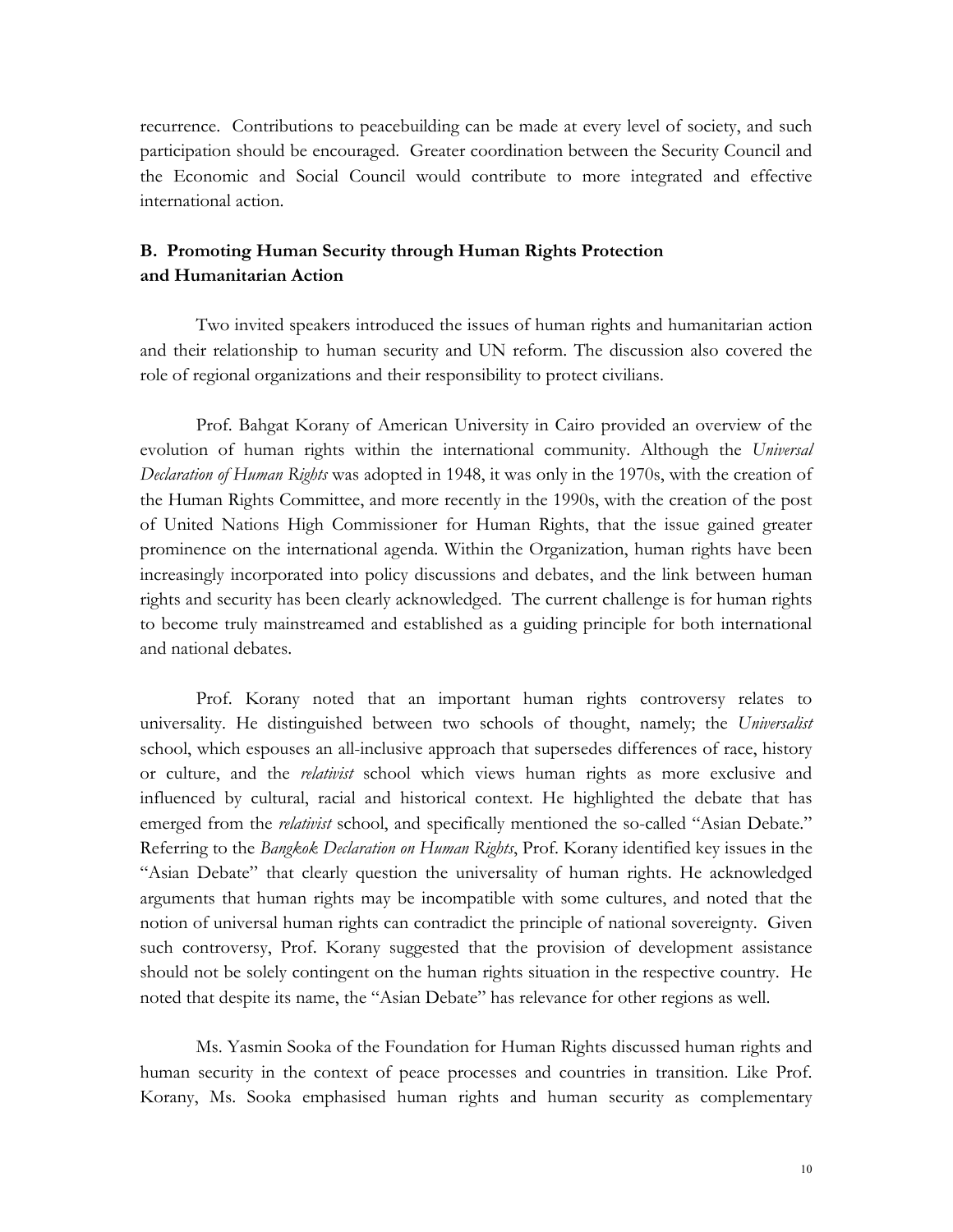principles. In dealing with transitions from authoritarian rule to democratic governance, she noted that international organizations often face the dilemma of a potential "trade-off" between accountability and punishment on the one hand, and impunity and reconciliation on the other. She expressed concern that players in post-conflict settings often sacrifice high human rights standards in order to grant concessions to human rights violators and preserve a fragile peace process. In addition, post-conflict situations are often characterized by weak legal structures and collapsed governments, which contribute to low levels of accountability for human rights abuses, and high levels of impunity.

Ms. Sooka suggested that greater attention should be paid to securing the peace while at the same time unequivocally dealing with impunity. Among other things, she suggested that the concept of human security should be better integrated into the international security agenda. She also advocated a deepening of awareness and respect for human rights through efforts by government, civil society and the private sector. In a post conflict environment, disarmament of former combatants should be intensified. She also emphasized the need to strengthen humanitarian action and to bridge the gap that exists between international humanitarian law and human rights law.

#### **General Discussion**

The general discussion focused on the *universality* of human rights vis-à-vis intervention in situations where those rights come under threat. Participants noted that respect for human rights has evolved over centuries and will continue to do so, with regional variations of time, emphasis and pace. The Universal Declaration of Human Rights and related international and regional instruments were recognized as raising hopes for immediate positive change, but should more accurately be considered as ideals and aspirations. The past 50 years have witnessed a dramatic acceleration in the promotion of human rights, but much more remains to be accomplished. The evolution of human rights should be recognized as influenced by the given historical context, as well as by economic and social opportunities and resources.

With respect to the "Asian Debate", it was noted that such arguments are often used by totalitarian states to crack down on internal dissent. It was equally acknowledged that the argument favouring universality of human rights can also be used opportunistically in order to satisfy hidden agendas. The US-led intervention in Iraq in 2003 was cited as a clear case in point. Participants discussed the importance of ensuring that human rights principles are applied in consultation with the states involved. Imposition of standards from outside was thought by participants to be unacceptable.

In discussing the validity of various types of intervention, such as for elections or humanitarian reasons, several participants suggested that there is a need to better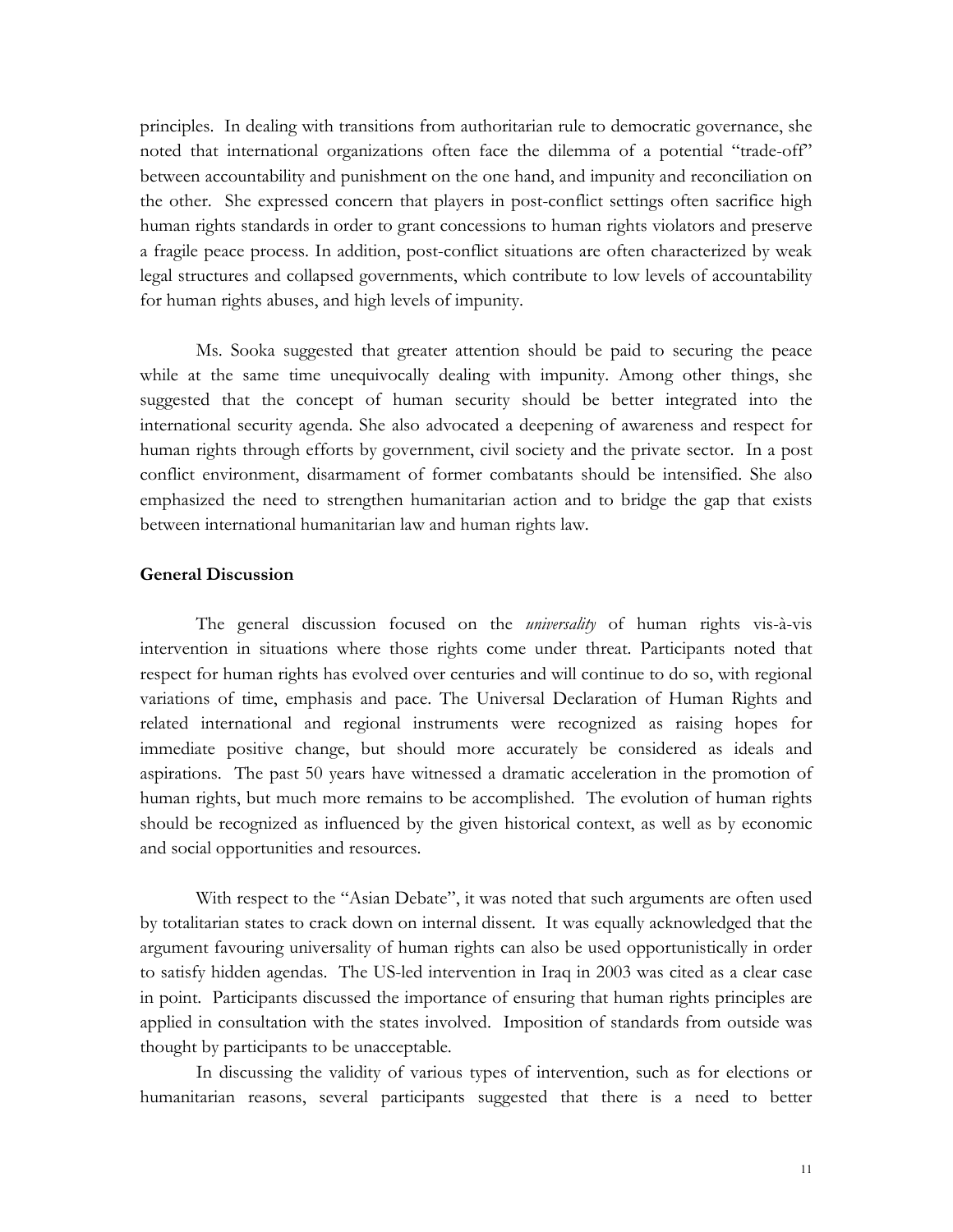operationalize regionally crafted instruments so as to address those concerns. Participants also suggested that the international community was slower to react to the Rwanda genocide in 1994, and more recently in Darfur, than was the case in Bosnia and Kosovo in the 1990s. It was also observed that international organizations often tend to disengage quickly from humanitarian situations, causing a return to conflict or prolonged hardship for those left behind. The cases of Sierra Leone and Liberia, two post-conflict societies, were cited in this regard. Better and more flexible exit strategies for international assistance should therefore be developed, participants noted.

Although some participants suggested that the international community should intervene in any case in order to protect the interests of people, others acknowledged that such a policy was not realistic. They noted that international organizations face a "Catch-22 situation" because they risk being criticised either way: either for interfering in domestic matters, or for failing to protect vulnerable civilians from human rights abuses. Some participants suggested that it was important to differentiate between those who intervene, and for what purpose, before deciding whether an intervention is legitimate or not. Many participants clearly believed that in cases where the state is unwilling or incapable of protecting its people, the international community has a responsibility to provide the necessary protection.

#### **Conclusions:**

1. Over the past 60 years, significant progress has been made in promoting greater respect for human rights around the world. However, that work is far from complete, and continuing efforts must therefore be made to ensure that the aspirations contained in legal instruments such as the Universal Declaration of Human Rights and regional documents such as the African Charter on Human and Peoples Rights become reality. A bill of rights, which is a key feature of many countries that have embraced constitutional rule since the decade of the 1990s began, represents a social contract between government and citizens. Based on that document, citizens should hold their governments accountable. In this regard, the Office of the UN High Commissioner for Human Rights should be strengthened in order to assist citizens in asserting their rights against the state, when those rights come under threat.

2. Because conflict may often be related to earlier human rights abuses, greater emphasis should be placed on examining the role of human rights abuses in the generation of armed conflict.

3. Participants generally expressed support for international intervention on behalf of vulnerable civilians whose governments either refuse or are unable to protect them. Due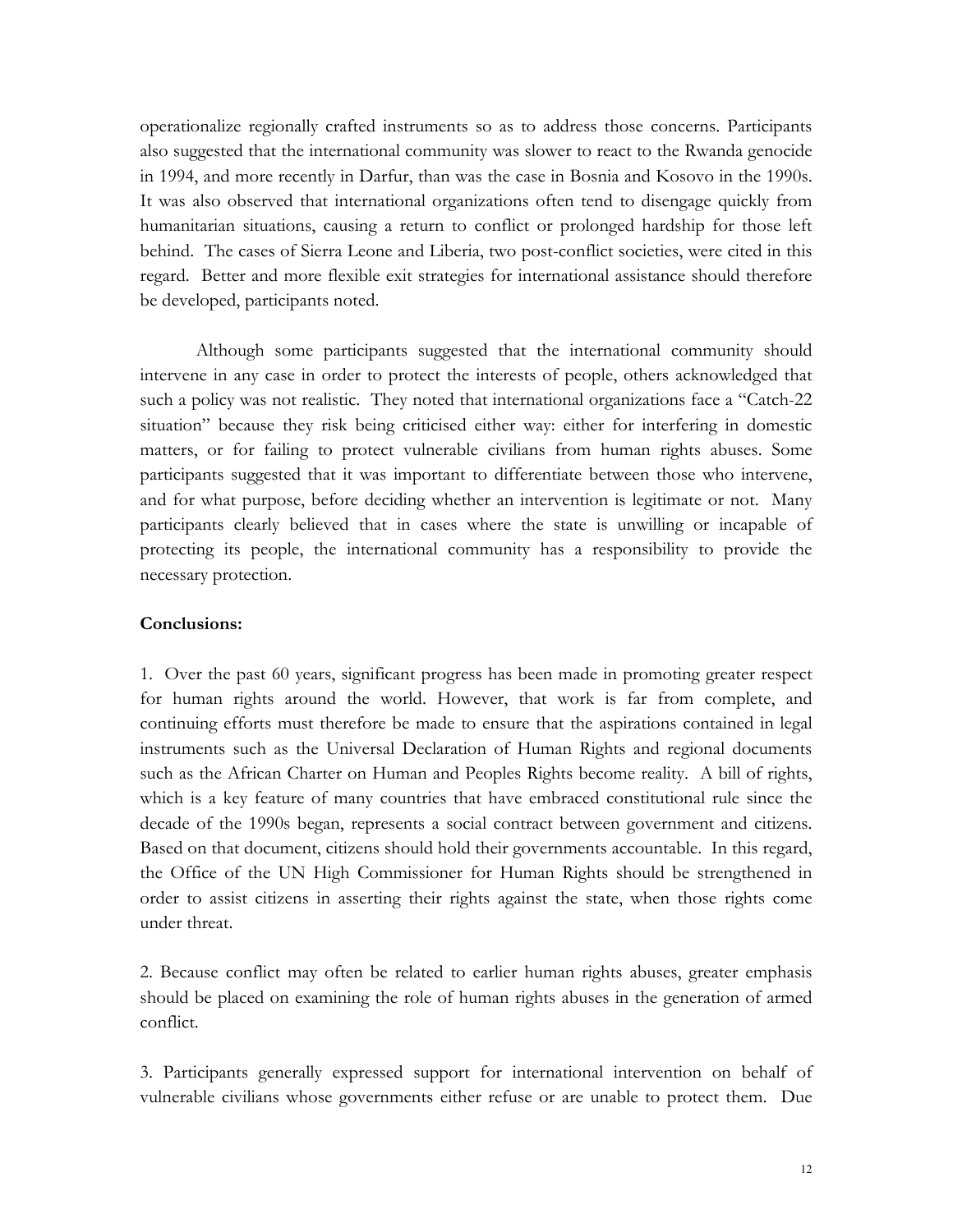consideration, however, should be given to who would conduct the intervention and the motivations behind such action. This view is supportive of the position taken by the Secretary-General and the High Level Panel on the collective responsibility to protect.

#### **C. Development and Human Security**

Three invited speakers introduced the above issue, with presentations on the Latin American experience with structural change, HIV/AIDS and non-traditional threats to security in Africa, and sustainable development and the environment, with specific reference to Asia.

Prof. Rolando Cordera of the National University of Mexico discussed the situation in Latin America after 20 years of experimentation with structural changes. These changes, he argued, were designed to integrate the region into the global economy. Today, however, several countries are close to economic and social disaster. The impact of the Washington Consensus on Latin America has led the United Nations Economic Commission for Latin America (ECLA) to suggest that the region has actually lost 10 to 16 years of development. Many countries are still not proper democracies, and according to a recent study by UNDP, large segments of their populations may soon begin to lose confidence in democratic rule, due to economic inequalities and stagnation.

As a result, there has been a growing tendency in recent years to rethink the liberal experiment. United Nations agencies such as ECLA are now calling for economic transformation with equity and respect for human rights, including economic and social rights, as paramount concerns. The rapid transformation of earlier periods has destroyed traditional social safety nets, social contracts, etc., and people are feeling insecure in many respects. A new agenda is required in order to address questions such as when and how the state should intervene in the economy; the importance of the timing of government intervention; how democracy can be used to eliminate poverty, and the future of globalization. Governments now face the need to establish new safety nets, design new strategies for development, especially in rural areas, and to re-integrate themselves into the Latin American context rather than focusing on the global setting.

Dr. Tandeka Nkiwane of University of the Witwatersrand addressed HIV/AIDS and other non-traditional threats to security. She argued that in Southern Africa, the traditional concept of threats to security is still characterized largely in military terms. Dr. Nkiwane suggested that human security should be interpreted as protection from various forms of structural violence, and cited the 1994 UNDP Human Development Report, *New Dimensions of Human Security*, as an important contribution in broadening the concept of security. With regard to HIV/AIDS, she argued that the disease poses a major threat to human security. In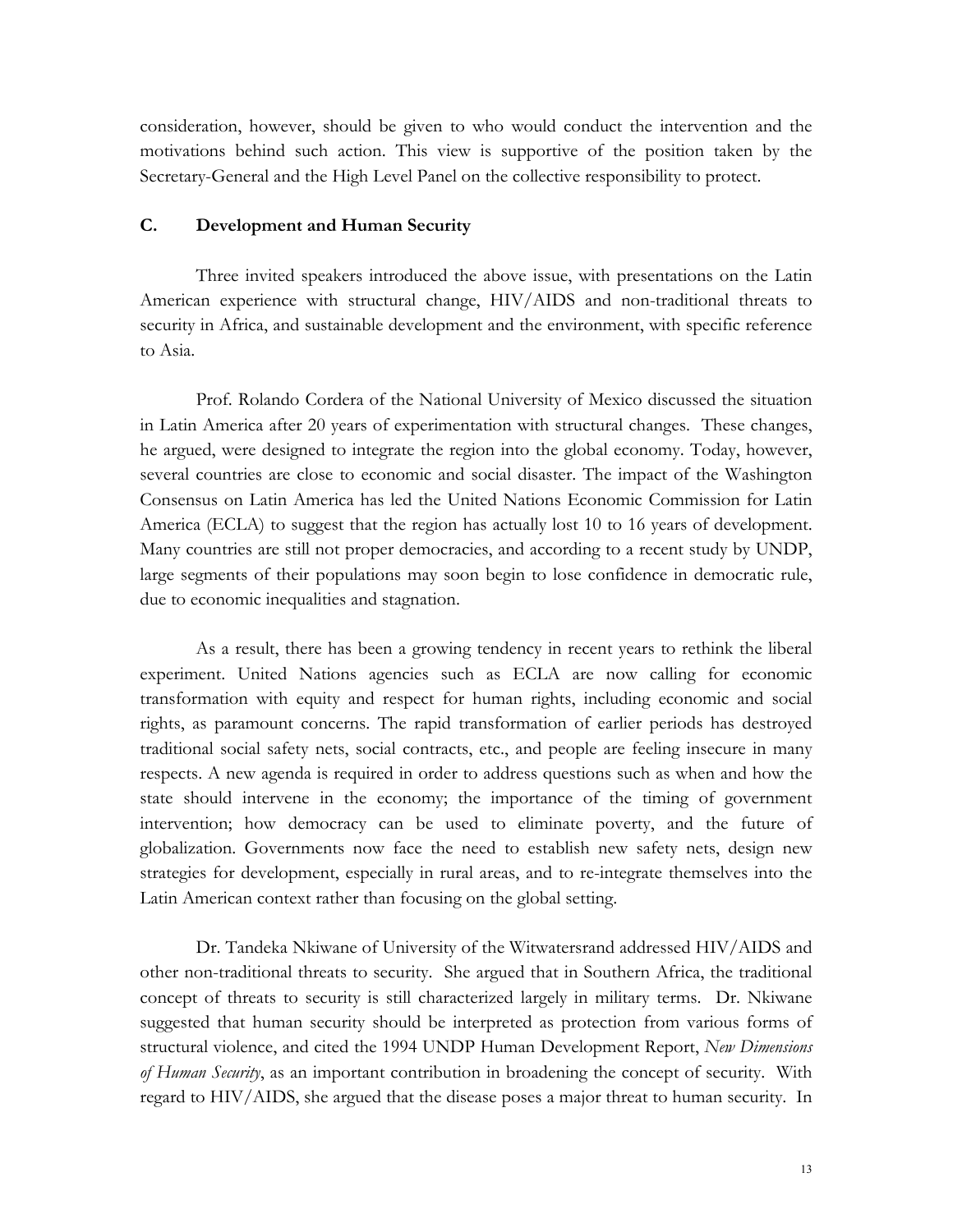South Africa, HIV/AIDS has had a deep impact on healthcare and the public health system; has affected national economic potential by one third; and by some estimates, reduced life expectancy by 16 years. Given such broad consequences for both development and security, HIV/AIDS must be considered more threatening than conventional security threats to the state.

Dr. Nkiwane noted that South Africa is the epicentre of the HIV/AIDS crisis, and thus appealed for a high level response to this threat. With the establishment of the Global Fund to Fight AIDS, Tuberculosis and Malaria, as well as Security Council resolution 1308, the international community has taken the first step toward addressing the problem, but acknowledged that more was still needed. Given the pervasiveness of the crisis in Africa, the continent should be in the vanguard of the fight against the pandemic.

Prof. Chen Qi of Tsinghua University addressed sustainable development and the environment as critical components of human security. Prof. Chen suggested that a new paradigm of security was needed in order better to address the complex challenges facing the world today. He noted that sustainable development and human security were linked and thus called for further research into their relationship. He argued that development has been traditionally defined as economic growth. However, with the introduction of the concept of sustainable development, additional environmental issues such as deforestation, desertification and acid rain are being integrated into the debate. Development is now increasingly viewed as a "people-centred" process with the goal of improving human life. This new paradigm of development relates very closely to human security concerns.

Prof. Chen noted that there are, however, important differences in perceptions of sustainable development and human security. With regard to sustainable development, developed countries may place particular emphasis on the rule of law and give priority to the role of the market, while developing countries may focus more on such issues as global economic inequalities, structural barriers to trade and consumption. In considering human security, he noted that the focus on individuals poses an inherent challenge for international organizations based on the concept of national sovereignty. Some Asian states, strongly supportive of the traditional concept of national sovereignty, have proposed counterconcepts to human security such as "comprehensive security" and "incorporative security". Despite these and other differences, common ground can probably be found through the elaboration of a pragmatic framework of goals and paradigms related to human security and sustainable development.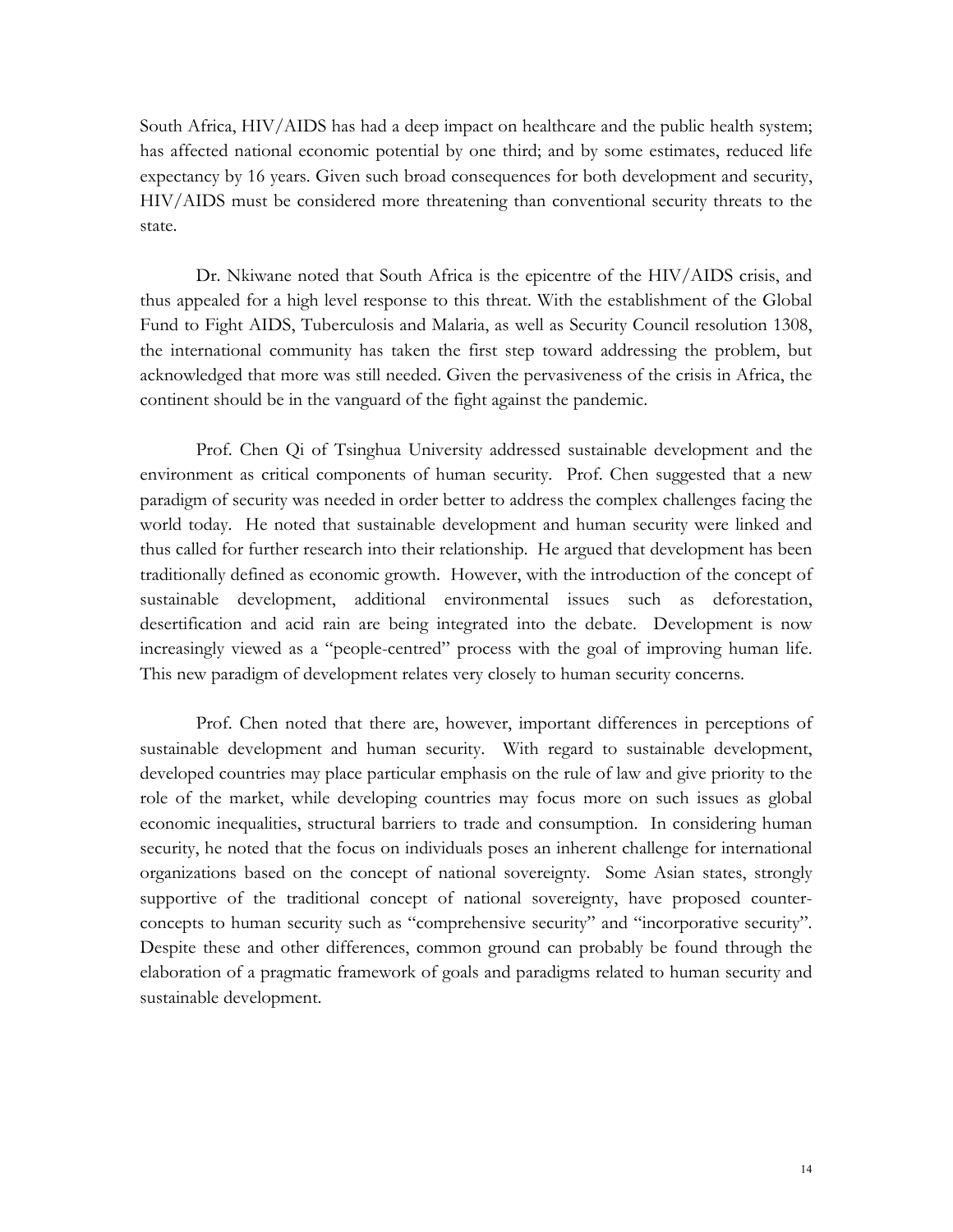#### **General Discussion**

In the general discussion, some participants suggested that the concept of "public goods" should be re-introduced into the debate, in order to generate a more meaningful agenda for action, and to assist in the discourse on human security and development. "Public goods" include goods such as the environment and public health, which are universal and non-competitive in terms of consumption. The Commission on Human Security had also discussed this possibility, but did not pursue it.

Several participants raised the issue of refugees and migration, noting that their status had serious economic, human rights and security implications. The "brain drain" that may result from migration can have lasting economic impact and the movement of labour can seriously affect employment in various sectors.

Some participants believed that there were potential limitations to the human security concept, due to the breadth of its framework. One participant noted that a broad definition of human security entails the risk of talking about "everything and nothing" particularly given the proximity of the concepts of human security and sustainable development. Related to this, some participants questioned whether the same statistics might be used to measure human development and human security. Another participant suggested that perhaps human security should not be the only framework for analysis. Issues such as HIV/AIDS result in a variety of threats, including economic and military security, with obvious implications for social stability due to the devastation of families. For such issues, human security should perhaps be more rigorously analysed in order better to address the different layers of threats. It was suggested that further research might be useful into the differences between human development and human security, with an emphasis on operationalizing the concept of human security.

#### **Conclusions**

1. Given the experience of the last 20 years in Latin America, a new agenda for development must be elaborated that takes into account recent socio-political experience and incorporates greater consideration of social policy and human rights. The proper role of the state may need to be reconsidered. Based on the recent past, poverty remains a critical issue for many Latin American countries.

2. HIV/AIDS provides an important example of a human security challenge and highlights the multiple effects that one particular non-traditional threat to security can have. Although Africa has generally acknowledged its problem with HIV/AIDS and has begun to take action, Asia faces a similar threat without having fully confronted its devastating potential.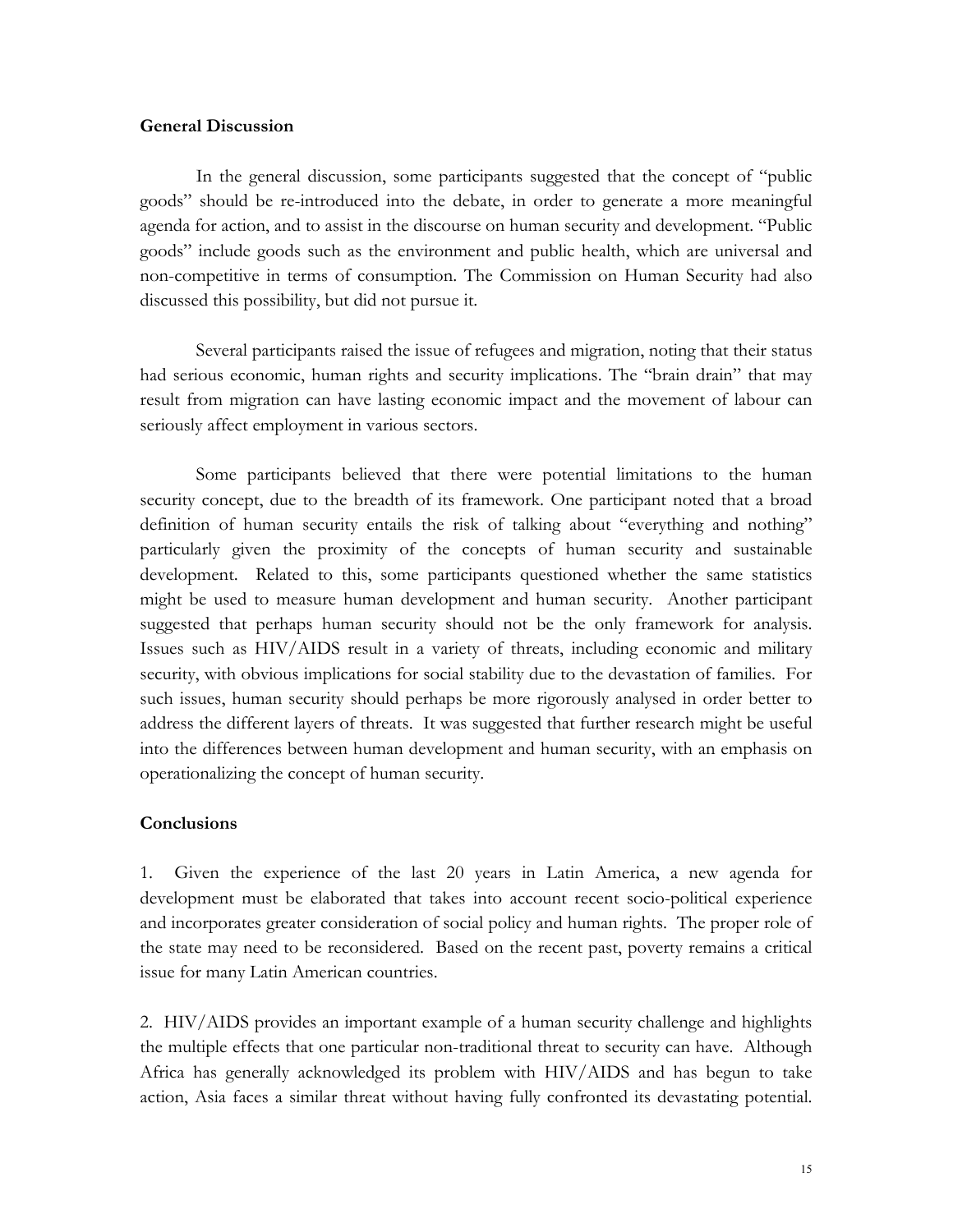In Latin America, HIV/AIDS is not yet discussed as an imminent and large-scale threat to public health. Support for United Nations proposals for an expanded and more comprehensive response to the HIV/AIDS pandemic is a critical need.

3. As an organization created by sovereign states, the United Nations faces inherent tensions between its responsibility to serve its Member States and the need to address human security concerns at the grassroots and civil society level. In his report to the General Assembly, the Secretary-General states that "the goals of the United Nations can only be achieved if civil society and Governments are fully engaged". The General Assembly should carefully consider the recommendations of the 2004 Panel of Eminent Persons on United Nations-Civil Society Relations, known as the *Cardoso Report*, in order to develop appropriate means for engaging civil society more fully and effectively in its work.

#### **Final Thoughts**

Participants welcomed the opportunity to discuss the concept of human security, and they appreciated the fact that the United Nations was interested in their views on human security and reform. A number of participants stressed the role that universities, as important institutions of civil society, can and should play in policy development and capacity building. Hope was expressed that the Organization would tap more fully into the intellectual resources and talents of universities and research institutions, particularly in the Global South, for its work in the years ahead.

Participants acknowledged that United Nations Member States, having created an organization to serve their interests as governments, would not easily adopt reforms reflecting a human security approach. Many of the proposed reforms, such as elaboration of a definition of terrorism or expansion of the Security Council, offer little opportunity for input from civil society. Participants noted, however, that human security should provide an additional lens for examining proposals for United Nations reform, and they emphasized the need to examine the inter-linkages among various issues. Such an emphasis is very consistent with a human security approach.

Because a number of reform proposals reflect increased attention to issues and actions that might include all segments of society, participants noted this as a welcome development from a human security perspective. Proposals related to peacebuilding, good governance, democratization, HIV/AIDS, strengthening respect for human rights and increased cooperation with regional and sub-regional organizations offer opportunities for concerted action at a variety of levels. The 2004 *Cardoso Report* on UN-Civil Society Relations demonstrates the growing importance attached to cooperation with civil society in addressing these and other critical challenges to human security.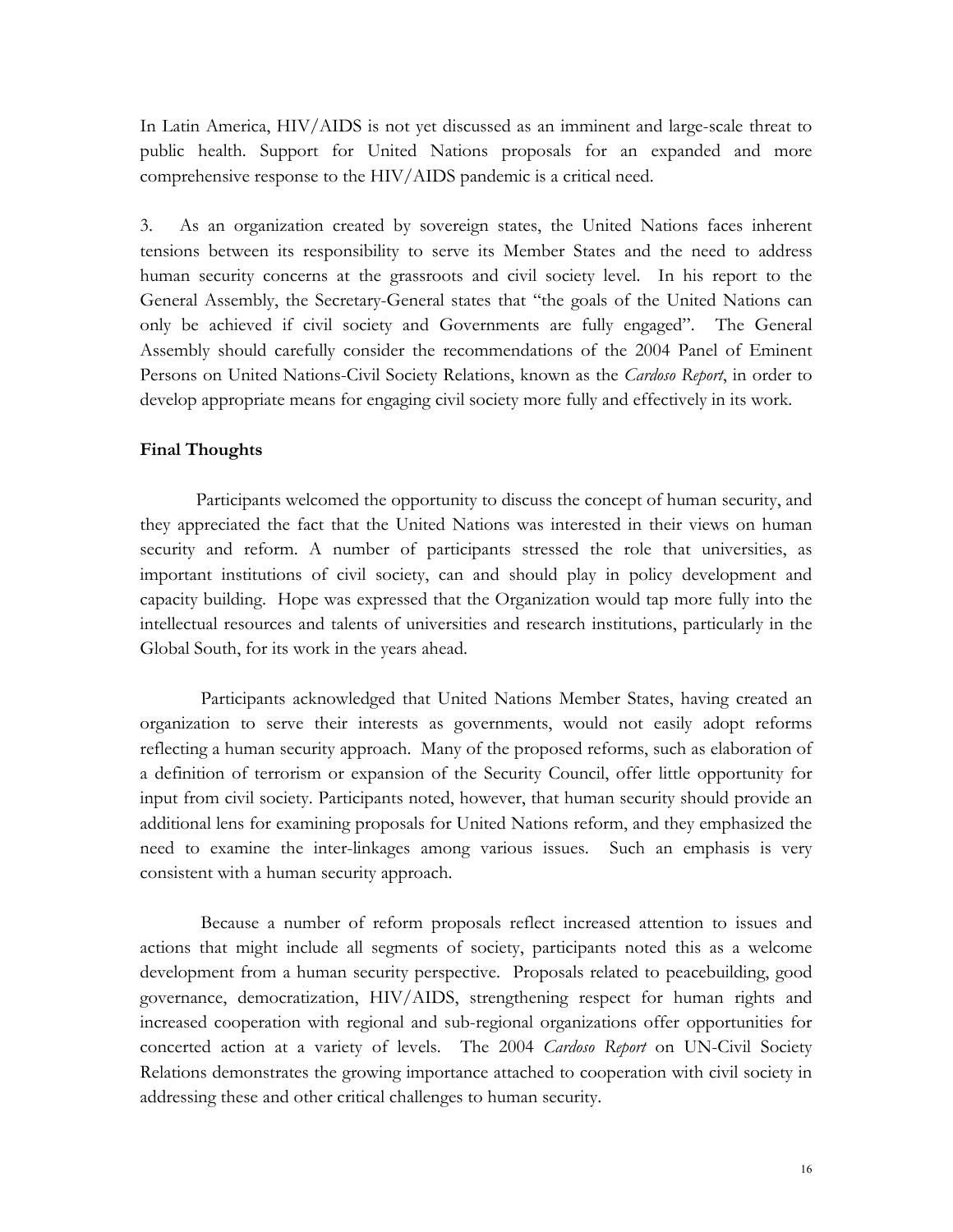The discussions also highlighted the importance of particular issues in different regions. Since the meeting took place in Africa, priorities for that continent were most clearly articulated and defined. Among these were the priority given to the alleviation of poverty, the need to address the multiple threats posed by HIV/AIDS, and issues related to democratization and good governance. Poverty and economic development issues were highlighted in the Latin American context, and linkages were identified between current economic difficulties and the potential loss of confidence in democratic governance. HIV/AIDS was not highlighted as a priority concern in Latin America or the Middle East at this time, but some participants acknowledged it to be an imminent threat to Asia. Concern over the tension between *universal* and *relativist* conceptions of human rights, as well as the "threat of terrorism" resonate in the Middle East. The concern revolves mainly around the abuse of human rights principles by authoritarian regimes, occupation forces and other nonstate actors, thus undermining individual liberties and making people feel insecure.

Although discussion focused primarily on issues of human security and United Nations reform, two additional considerations, related primarily to human security, were raised. The first of these was a specific concern with migration and the need to transform the existing "brain drain" into a "brain gain" for regions such as Africa. The second issue related to the controversy surrounding accountability for past human rights abuses, and impunity for perpetrators of such violations, particularly in post-conflict societies. Some participants suggested the need to develop some level of international consensus in addressing such issues. While transitional societies vary, in terms of their unique circumstances and contexts, the international community must work hard to find consensus on how to deal with the tensions between the need for peace on the one hand, and the desire to pursue justice on the other.

Based on this first opportunity to discuss human security from a regional perspective, participants agreed that additional research and discussion related to specific regional priorities were warranted. The consultation had introduced a variety of issues deserving further attention both at the regional and international levels. A comparison of human security priorities, focussing on cross-regional differences and similarities, might also prove fruitful.

#### **V. May 27, 2005: Workshop**

The workshop which took place on May 27, 2005, was designed to map out a future research agenda. Representatives of the five partner universities of *United Nations Dialogue with the Global South* discussed plans for a collaborative research project to further examine the concept of human security. A decision was made that each university would prepare a research paper on human security that would reflect the particular priorities and concerns of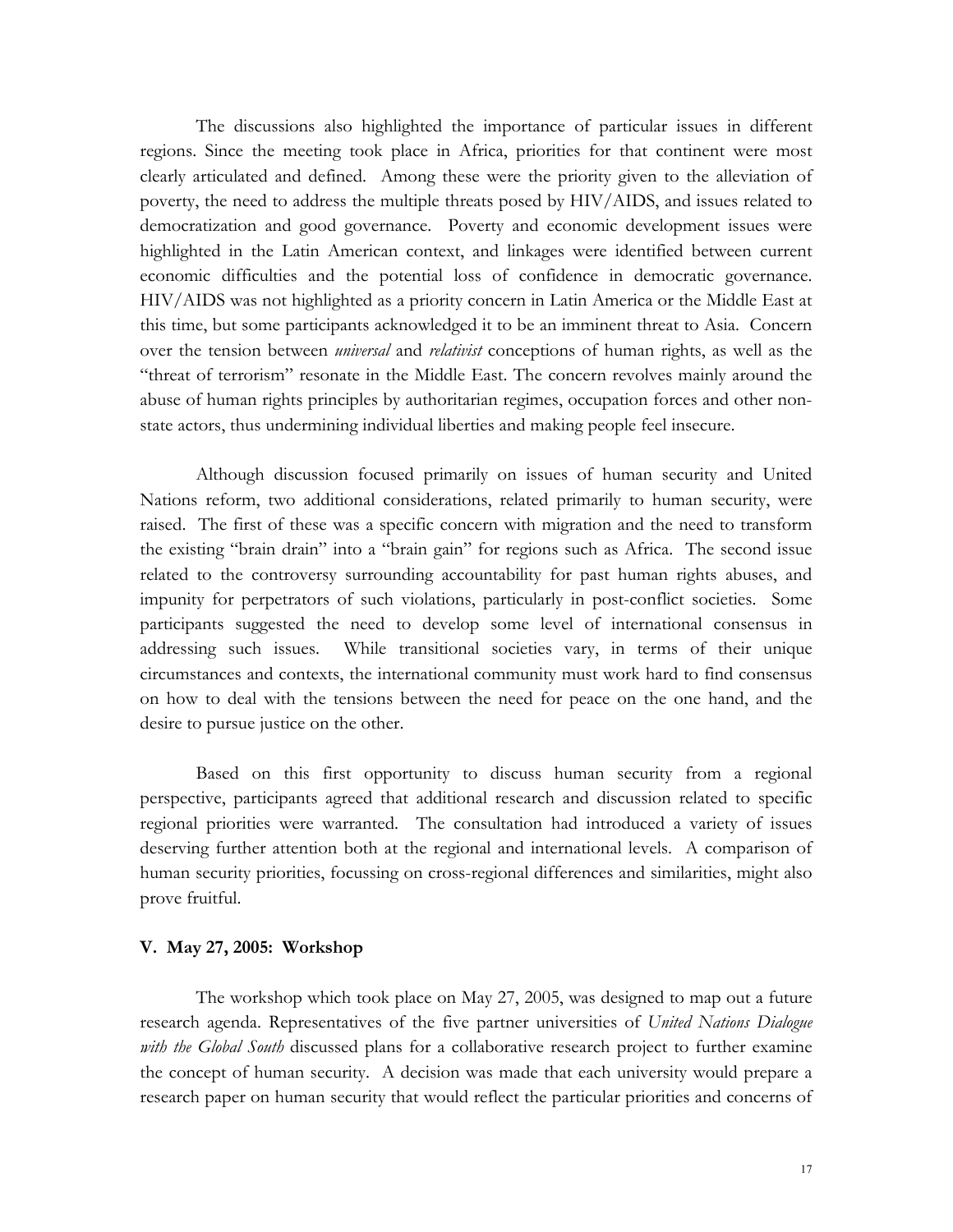its respective region. Papers are to be prepared in advance of a further meeting to be held in New York in November 2005. At that meeting, the regional papers will be reviewed, and a summary drafted, identifying regional similarities and differences in their approaches to human security.

South African participants held a similar workshop and discussed a variety of prospective research topics that had been raised in the context of the consultation. In concluding the meeting, participants adopted a short statement affirming the role of universities, as important institutions of civil society, in capacity building as well as in contributing to informed policy debate at the international, regional and national levels. The joint memorandum is attached as Addendum 3.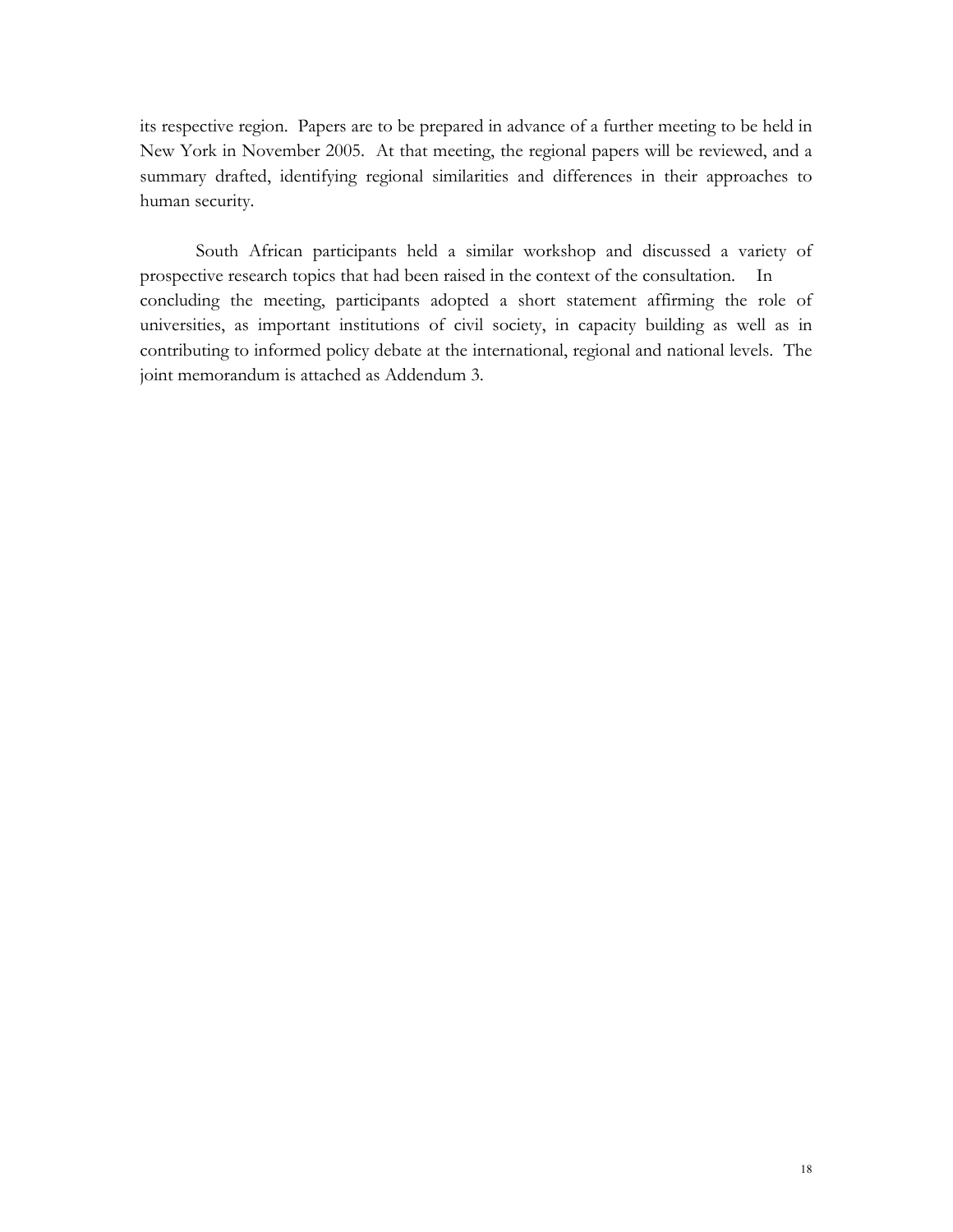# **Consultation and Workshop on Regional Dynamics of Human Security 26 & 27 May 2005 Contact List of Attendees**

| <b>INSTITUTE</b>                                                                        | <b>E-MAIL</b>        | <b>THEL</b>                          |
|-----------------------------------------------------------------------------------------|----------------------|--------------------------------------|
| FAX                                                                                     |                      |                                      |
| <b>AFRICA INSTITUTE</b><br>PO Box 630<br>Pretoria 0001, South Africa                    |                      |                                      |
| Mlambo, Norman Dr.<br>$+27$ 12 323 8153                                                 | normann@ai.org.za    | $+27123049700$                       |
| <b>CENTRE FOR POLICY STUDIES</b><br>PO Box 16488<br>Doornfontein 2028, South Africa     |                      |                                      |
| Kornegay, Francis Mr.<br>$9820 + 27116434654$<br>Senior Researcher                      | francis@cps.org.za   | $+2711542$                           |
| <b>DEPARTMENT OF FOREIGN AFFAIRS</b><br>Private Bag X152<br>PRETORIA 0001, South Africa |                      |                                      |
| Duarte, Jesse Amb.<br>$+27123510449$<br><b>Deputy Director General</b>                  |                      | $+27$ 12 351 0431                    |
| Peer, Cassim Mr.<br><b>Assistant Director</b><br>Humanitarian Policy Issues             | peerc@foreign.gov.za | $+27$ 12 351 1000<br>+27 82 396 5318 |

# **ELECTORAL INSTITUTE OF SOUTHERN AFRICA**

*PO Box 740 Aucklandpark Johannesburg 2006, South Africa*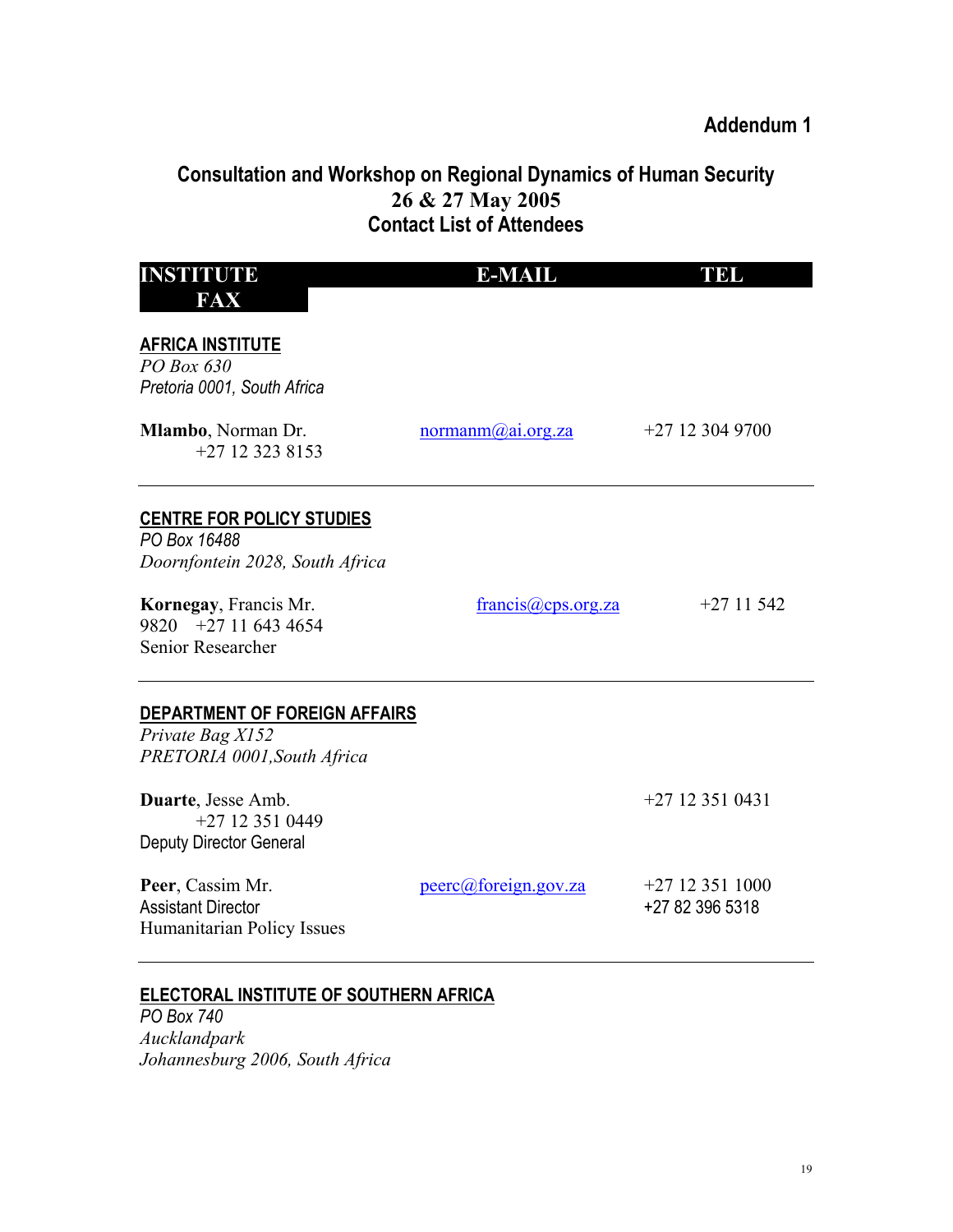| Matlosa, Khabele Dr.<br>$+27114826163$                                                                        | khabele@eisa.org.za    | +27 11 482 5495 |
|---------------------------------------------------------------------------------------------------------------|------------------------|-----------------|
| <b>EMBASSY OF JAPAN</b>                                                                                       |                        |                 |
| Shigeie, Toshinori HE.<br>$1601 + 27124521633$<br>Japanese Ambassador to SA                                   |                        | $+2712452$      |
| <b>FOUNDATION FOR HUMAN RIGHTS</b><br>Private Bag X14<br>Arcadia 0007, South Africa                           |                        |                 |
| Sooka, Yasmin Ms.<br>$+27124401692$<br><b>Director</b>                                                        | $ysooka(a)$ fhr.org.za | $+27124401691$  |
| <b>INSTITUTE FOR GLOBAL DIALOGUE</b><br>PO Box 32571<br>Braamfontein 20017, South Africa                      |                        |                 |
| <b>Ikome, Francis Dr.</b><br>+27 11 315 2149                                                                  | francis@igd.org.za     | +27 11 315 1299 |
| <b>INSTITUTE FOR SECURITY STUDIES</b><br>PO Box 1787<br><b>Brooklyn Square</b><br>Pretoria 0075, South Africa |                        |                 |
| Aboagye, Festus Mr.<br>$+27$ 12 460 0998                                                                      | festus@iss.org.za      | $+27123469500$  |
| Bah, Sarjoh Dr.<br>9500 +27 12 460 0998<br>Senior Researcher                                                  | $alphaii@$ iss.org.za  | $+2712346$      |
|                                                                                                               |                        |                 |

# **MONASH SOUTH AFRICA**

*PO Box 60*  Roodepoort 1725, South Africa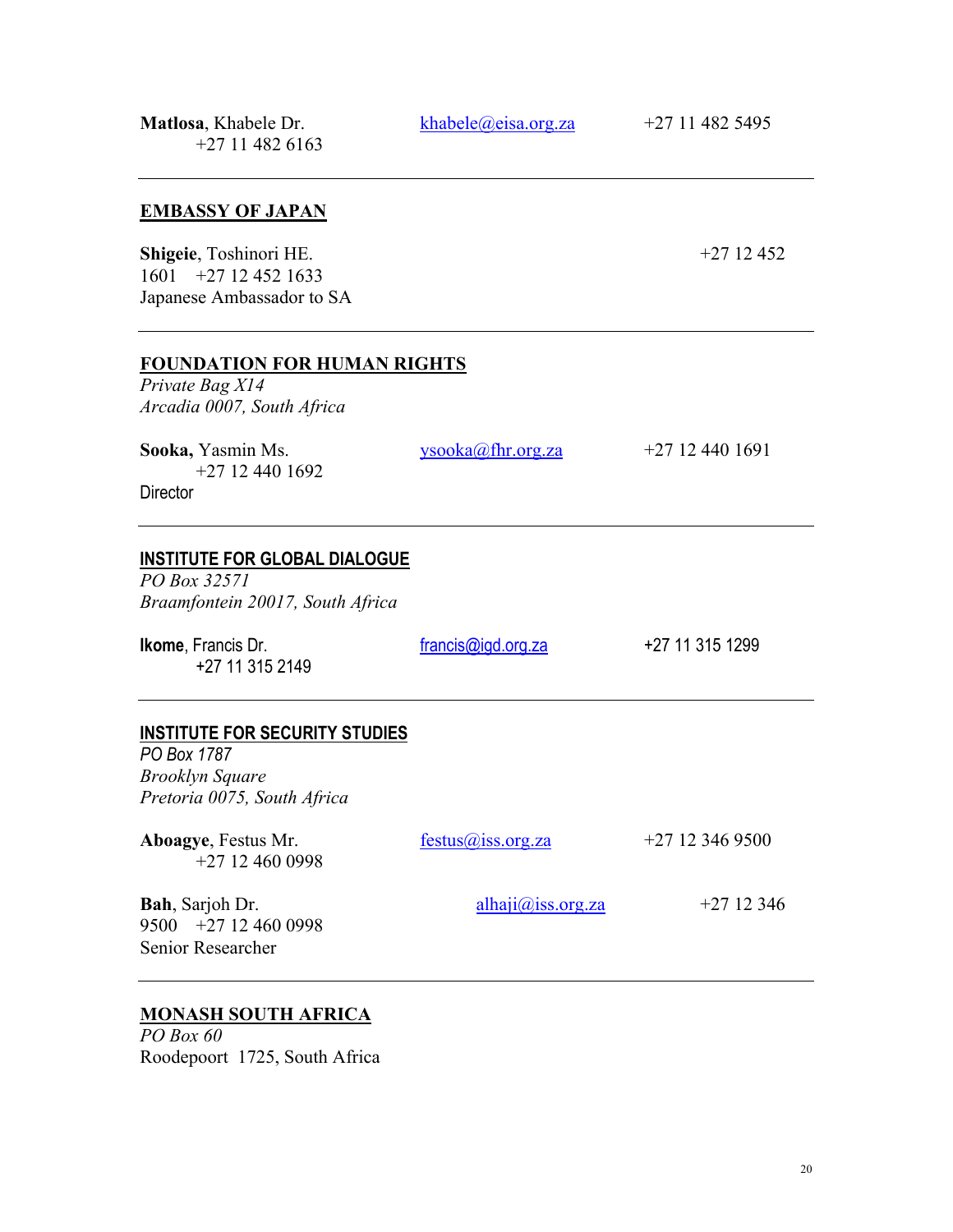### **SOUTH AFRICAN INSTITUTE FOR INTERNATIONAL AFFAIRS (SAIIA)**

*PO Box 31596 Braamfontein 2017, South Africa* 

**Sidiropoulos**, Elizabeth Ms. [sidiropoulose@saiia.wits.ac.za](mailto:sidiropoulose@saiia.wits.ac.za) +27 11 339 2021 +27 11 339 2154 National Director

### **UNITED NATIONS**

*1 UN Plaza Room DC1-1308 New York, NY 10017* 

**Joras,** Ulrike Ms. joras (Qun.org +91 917 357 2180 +91 212 963 1486 Associate Programme Officer UN Fund for International Partnerships

Ludwig, Robin Dr. **[ludwig@un.org](mailto:ludwig@un.org)** +91 212 963 5492 +91 212 963 1486 Sr Political Affairs Officer & Coordinator UN Dialogue with the Global South

**Rejouis**, Emmanuel Mr. [emmanuelrejouis@hotmail.com](mailto:emmanuelrejouis@hotmail.com) +00 643 546 6677 United Nations

### **UNIVERSITY OF THE WITWATERSRAND**

*Private Bag 3 WITS, 2050 South Africa* 

| Cock, J Prof.<br>4439<br>Department of Sociology                       | $\csc(a)$ social.wits.ac.za                 | $+2711717$     |
|------------------------------------------------------------------------|---------------------------------------------|----------------|
| Lamin, Abdul Dr.<br>$+27117174399$<br>Dept. of International Relations | $lamma(\overline{a}$ , social.wits.ac.za    | $+27117174490$ |
| Landau, Loren Dr.<br>+27 11 717 4039                                   | landaul@migration.wits.ac.za+27 11 717 7056 |                |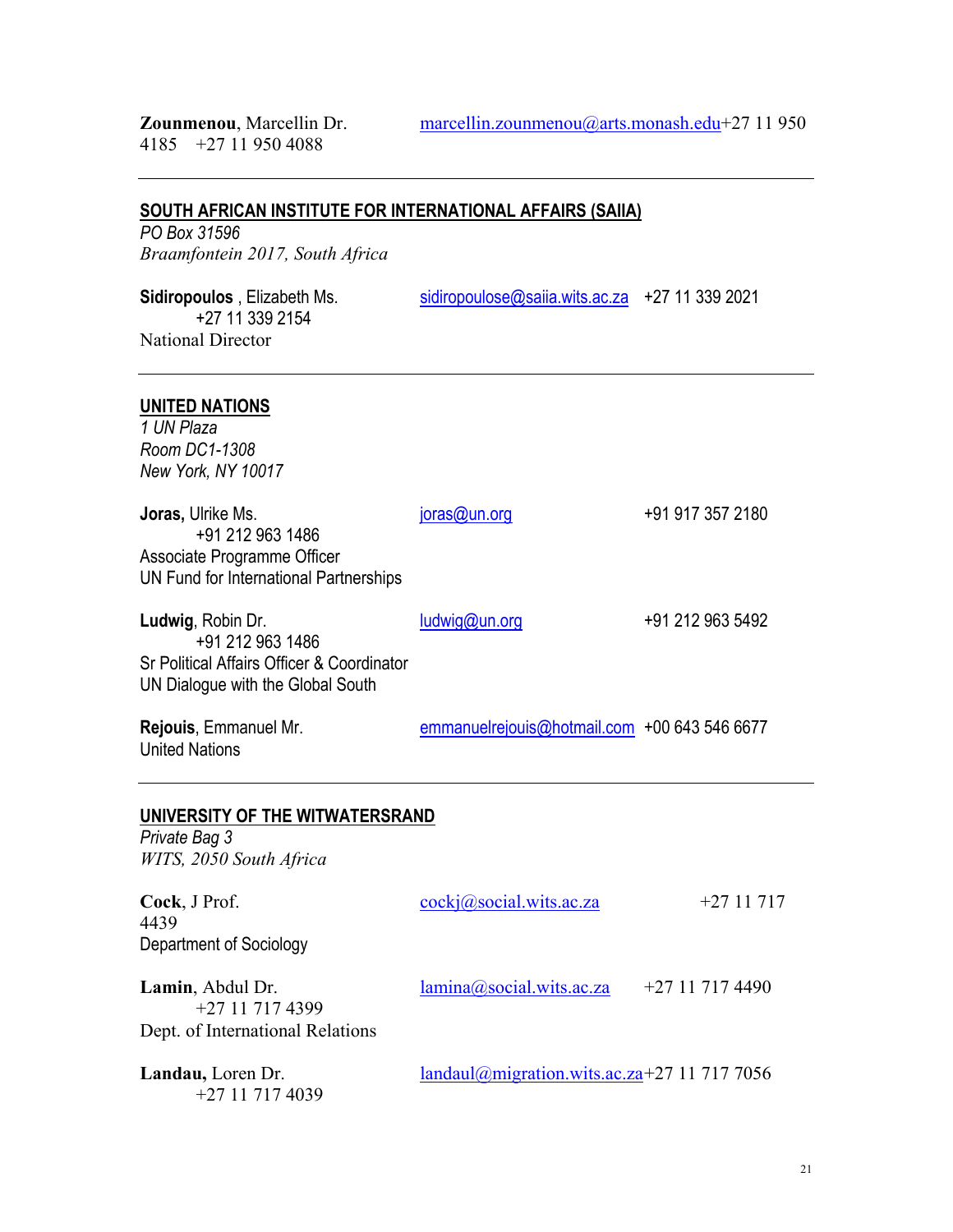Acting Director, Forced Migraton

| Monyae, David Mr.<br>+27 11 717 4399<br>Dept. of International Relations           | monyaed@social.wits.ac.za                   | +27 11 717 4384 |
|------------------------------------------------------------------------------------|---------------------------------------------|-----------------|
| Nkiwane, Tandeka Dr.<br>School of Architecture & Planning                          | nkiwanet@cubes.wits.ac.za                   | +27 11 717 7721 |
| Odimegwu, Clifford Dr.<br>717 7056<br>Demography & Population Studies              | odimegwuc@social.wits.ac.za                 | $+2711$         |
| <b>Smith, Tony Mr.</b><br>450 1974<br>Department of Anthropology (Visiting Fellow) | tonysmith $82@$ post.harvard.edu            | $+27.72$        |
| Stremlau, John Prof.<br>+27 11 717 4399<br>HOD, Dept. of International Relations   | stremlauj@social.wits.ac.za +27 11 717 4381 |                 |
| Swemmer, Derek Dr.<br>1201/2<br>Registrar                                          | swemmerd@registrar.wits.ac.za               | $+2711717$      |

# **VISITORS: OVERSEAS**

**Chen,** Qi Prof. cheng<sub>@mail.tsinghua.edu.cn +86 10 6278 8801</sub> Xinzhai 253, Institute of International Studies Tsinghau University Beijing 100084, China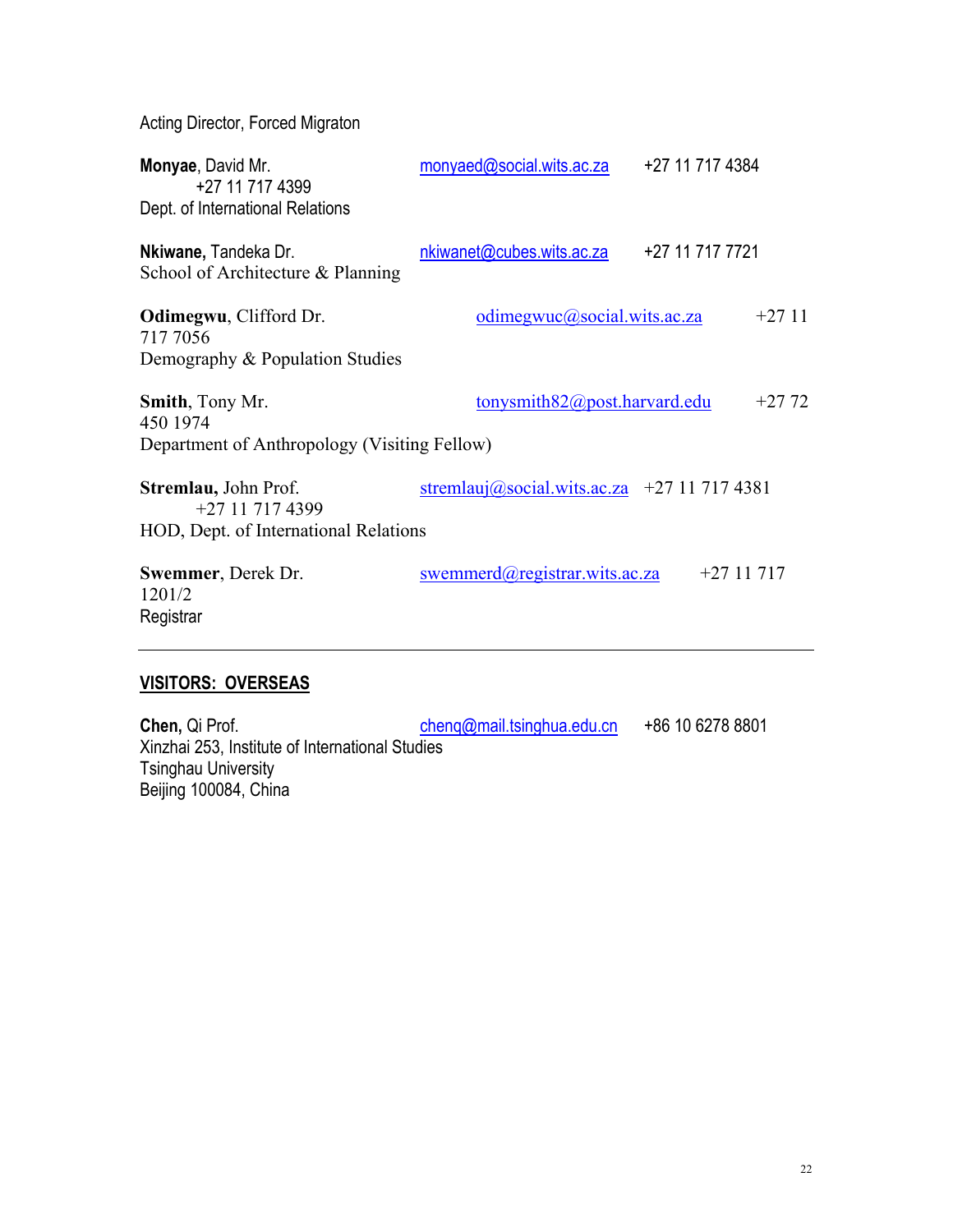| Cordera, Rolando Prof.<br>5860 Carretera Federal a Cuemavaca<br>San Pedro Martir<br>Mexico D.F. 14650                      | rolandocordera@prodigy.net.mx +55 56 160 261 | +55 56 552 690                       |
|----------------------------------------------------------------------------------------------------------------------------|----------------------------------------------|--------------------------------------|
| <b>Korany, Bahgat Prof.</b><br>113 Kasr El Aini St<br>PO Box 2511<br>Cairo 11511, Egypt                                    | koranyb@aucegypt.edu                         | +20 2 797 5730<br>+20 2 519 5862     |
| Sahni, Varun Prof.<br>Room 216, School of International Studies<br>Jawaharlal Nehru University<br>New Delhi 110 067, India | varunsahni@mail.jnu.ac.in                    | +91 11 261 80094<br>+91 11 267 04382 |
| <b>VISITORS: LOCAL</b>                                                                                                     |                                              |                                      |
| Ginwala, Frene Dr.<br>+27 11 802 5608<br>Former Speaker of Parlement                                                       | fginwala@xsinet.co.za                        | +27 11 802 5608                      |
| Khan, Naefa Ms.                                                                                                            | naefa.k@mweb.co.za                           | $+27$ 72 512 0293                    |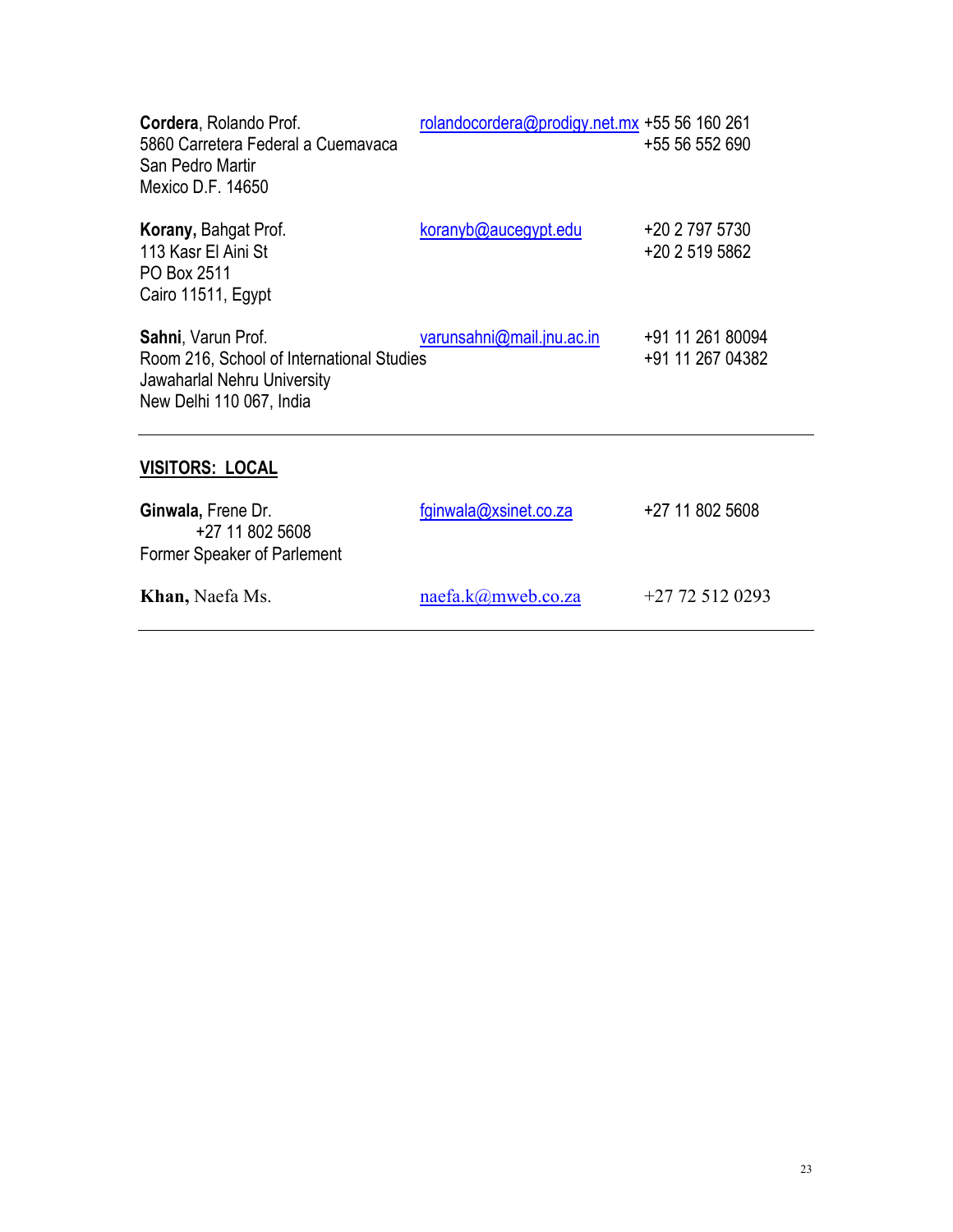# **Addendum 2**

# **Regional Dynamics of Human Security**

Presentation by Dr. Frene Ginwala 26 May 2005

I am particularly pleased that the UN Dialogue with the Global South is focusing on Human Security and congratulate the partner universities which have come together to engage in dialogue on ways of cooperating and promoting Human Security initiatives nationally, regionally, and among the countries of the South. The success of this meeting will be measured by its practical outcomes, and not only on its theoretical debate.

To contextualize our discussions, I would like to step back for a moment and try to set out the meaning and evolution of the concept of Human Security as I have understood it. Human Security is still an evolving concept. It is not surprising therefore, that while Human Security has been accepted and even formally adopted as a policy framework by many countries, as well as regional organizations such as the African Union, its full implications are not always understood nor fully implemented. Too often the focus remains on the old notion of "security" and the "human" part is almost an afterthought or add-on, rather than that it should be the focal point of a new concept of security that is people centered.

 Old mindsets, perspectives, long standing and deeply entrenched approaches and policies are deeply embedded in the minds of institutions, decision makers and in particular the state security apparatus and its research institutions. Self interest as well as a self perpetuating dynamic always resists change.

This is not surprising given that for more than four centuries, "security" referred to defending the state and its frontiers from external enemies and potential invaders. This usually implied protecting the rulers and elites within society. For them, as well as for the new contenders for power, the population was considered, if at all, as cannon fodder and the producers of future wealth for their accumulation.

Through the first half of the  $20<sup>th</sup>$  century, this remained the position, notwithstanding US President Wilson's identifying crucial "freedoms," the League of Nations, the Atlantic Charter and various other proclamations of freedom and democracy. After World War II a small group of countries came together and drafted and adopted the UN Charter which embedded the traditional concept of security in Chapter 7. In addition to establishing the United Nations, they designed the international financial architecture under which the Breton Woods Institutions were created.

The thinking, values, perspectives and outcome, reflected the economic and political power relations of the time. It should come as no surprise that the institutions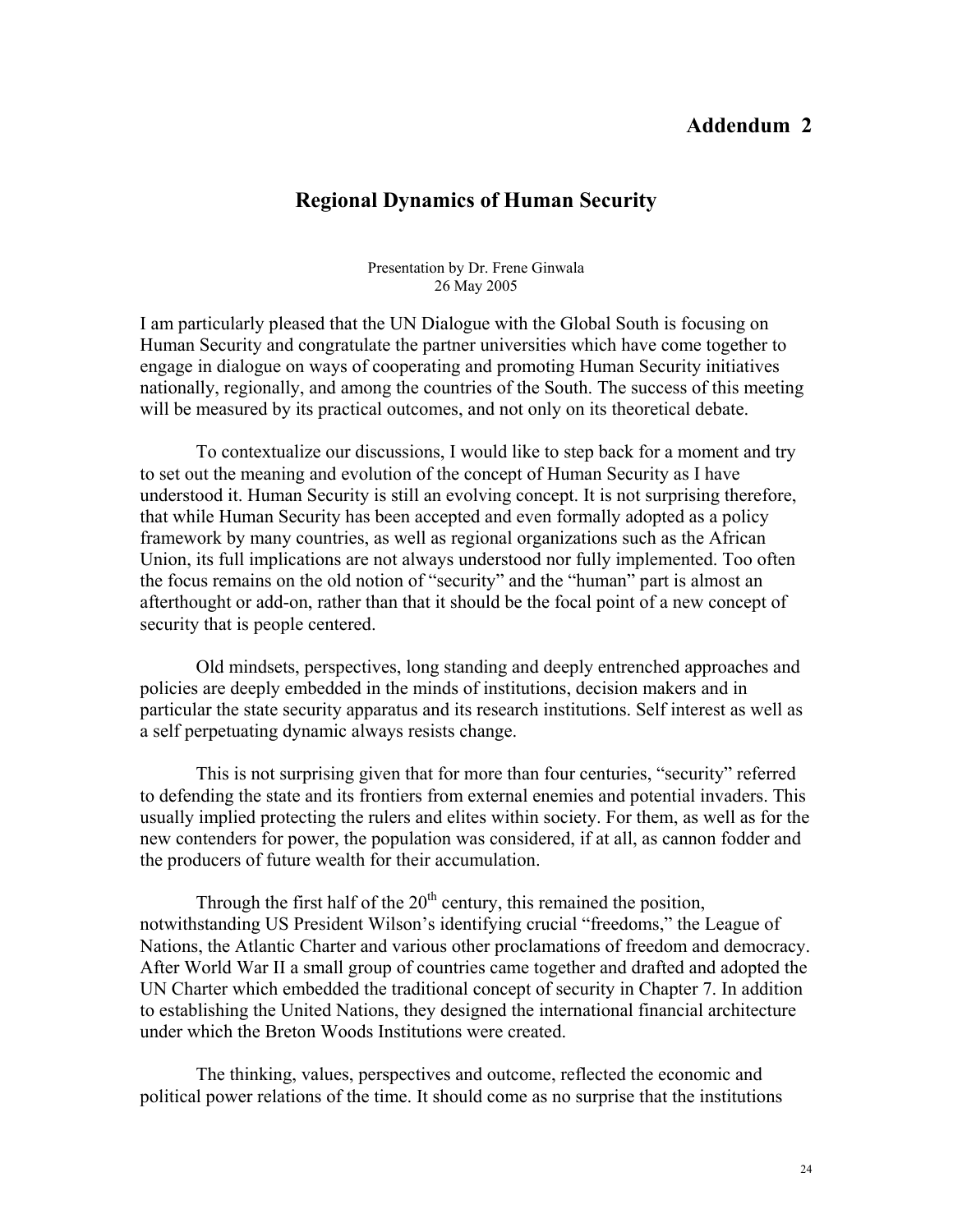established on these bases should be dysfunctional in today's world with different values and aspirations.

For the power brokers, the proclamations of freedom, non-racism, equality and democracy soon faded into the priorities of the cold war. Under Chapter 7, it was those who continued to struggle for the achievement of these ideals, who were often projected as the threats to international peace and security.

The shifts in thinking about security were initiated by people's experiences of colonialism and neocolonialism and the external and internal forces which combine to continue the domination and subjugation of people. Often the "enemy" lived within the same state and the conditions in which people lived left them in a state of chronic insecurity.

The women's movements – By the way, where are the women participants? Are there no women in the partner institutions which have come to this dialogue. I would ask Dr. Ludwig, that in the future equitable representation should be a precondition for participation. How else can the UN claim to have "a dialogue with the South"?

To return to my subject: the women's movement and the anti-colonial and antiracist struggles introduced into the debate, from their particular perspectives, notions of the link between peace and security, and justice equality and development. Apparently disparate issues mobilized their own constituencies as well as sectors of the international community, and eventually were integrated and found their way into UN language. And so we began to see the shift as UN Conference titles began to change: to peace and security were added, first justice, then equality and finally development. The question was raised: whose security mattered and needed to be addressed, as well as who needed protection, the powerful or the vulnerable?

These processes initiated the debate that continues to this day on what is the content of democracy; the form of reconstruction and development, and the method of nation building in newly independent and post conflict societies; and what constitutes good governance in countries with a diversity of population.

Thinking about security broadened from an exclusive concern with the security of the state to a concern with security of people. Along with this came the notion that states ought not to be the sole or main referent of security. People's interest, or the interests of humanity as a collective, became the focus.

The Commission on Human Security was charged with the task of trying to define the concept and to advise on an international response. Its report on Human Security now refers to the definition of Human Security; thus (and I quote at length):

> "…to protect the vital core of all human lives in ways that enhance human freedoms and human fulfillment. Human Security means protecting fundamental freedoms – freedoms that are the essence of life. It means protecting people from critical (severe) and pervasive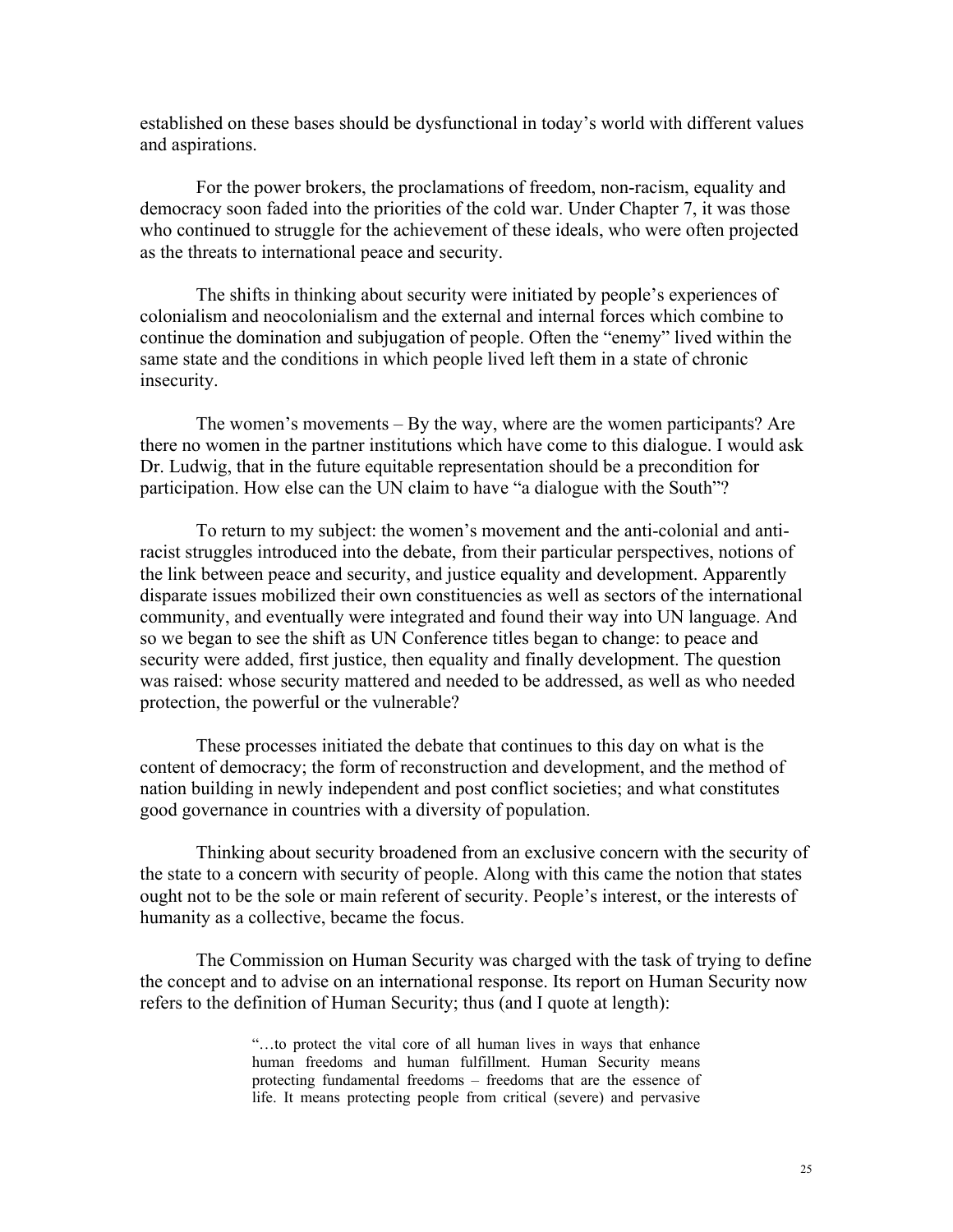(widespread) threats and situations. It means using processes that build on people's strength and aspirations.

"It means creating political, environmental, economic, military and cultural systems that together give people the building blocks of survival, livelihood and dignity.

"The vital core of life is a set of elementary rights and freedoms people enjoy. What people consider to be "vital" – what they consider to be :of the essence of" and "crucially important" – varies across individuals and societies. That is why any concept of human security must be dynamic. And that is why we refrain from proposing an itemized list of what makes up human security."

However, the Commission did identify some of the components of Human Security, explored a few in depth, and made general policy recommendations. It did not link or enclose them within a particular framework. This remains one of the important challenges as we try and implement the concept.

Human Security does not replace state security. They are not alternatives but complementary. Security between states is necessary, if we want to ensure security of peoples. At the same time a secure state is essential to facilitate the provision of the needs of the population and to give them the protections they require. Human Security will strengthen the security of the state.

The concept of Human Security evolved in the context of globalization, a coming together of nations and peoples, as well as moves towards greater democratization within states and an assertion of equality and the right to participate in international affairs by smaller or less powerful states. Thus we have seen a flurry of meetings, commissions, and world conferences articulating shared ideals and aspirations. Each one of us has large numbers of reports identifying one or more global illness and the prescriptions for the cures.

Hence arises the challenge of determining what to address in which order, and also which particular prescription to follow.

Too often the debates on security start with the assumption of an existence of "threats" that need to be identified and countered. The reality is that the majority of the population of the world does not enjoy security and lives in various states of insecurity. The question to be answered is not what threatens people's security, but what do they want or need to make them feel secure.

A significant aspect of the approach of the Commission was the programme of consultation with civil society initiated by the African Commissioners, that supplemented the research. Working within limitations of resources and time, the question of what would make you feel secure and how should this be addressed was posed during various continental and international conferences and meetings, as well as at public hearings at the NGO Forum during the World Conference on Sustainable Development. From the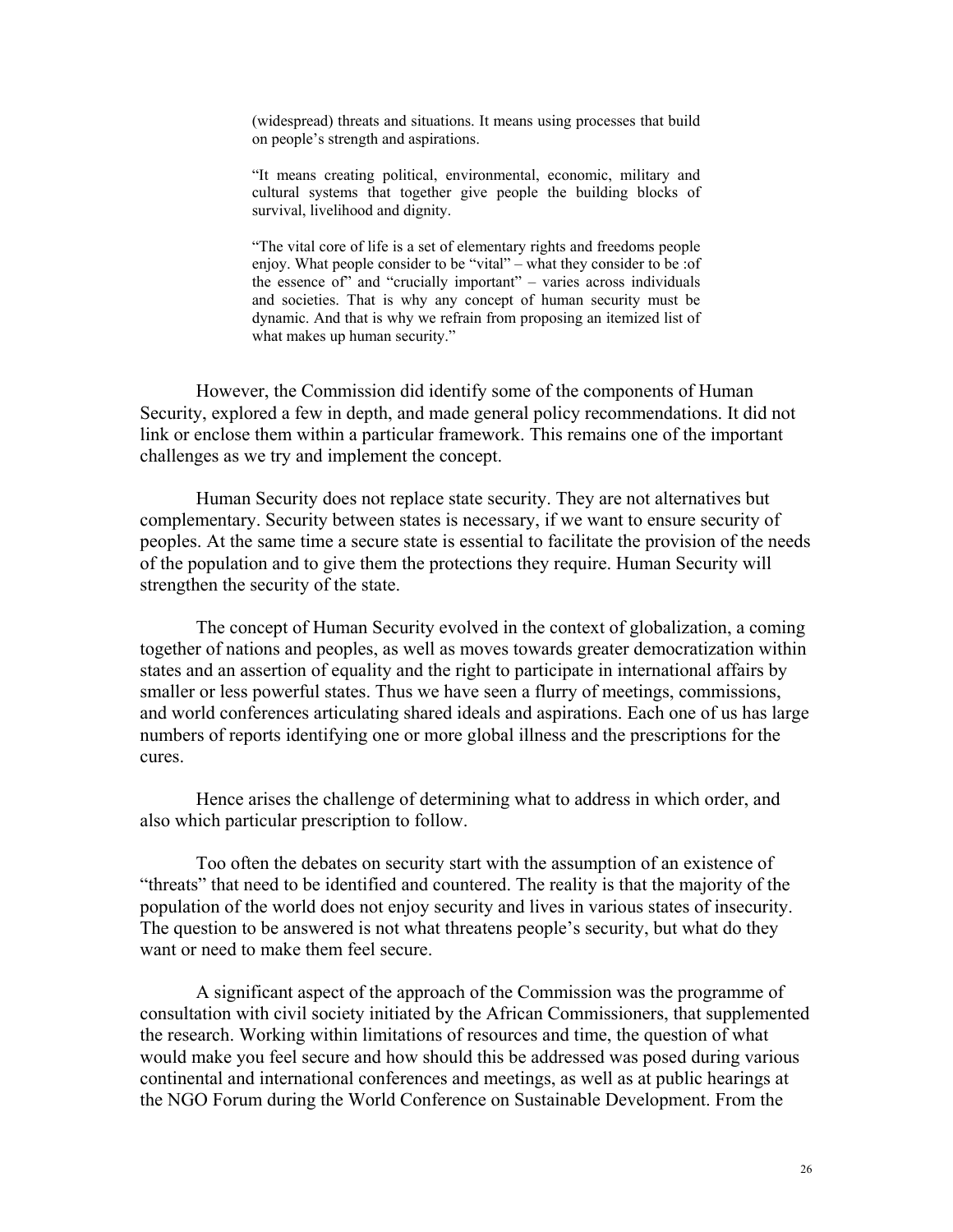responses, and acknowledging that the sample was not a scientific one, it was clear that ending conflict was no the major preoccupation of African people, but rather the need for jobs, education, and an end to poverty and long term economic security, etc. This ran contrary to the dominant theory in academic institutions. Work is about to begin on preparing a report on Human Security in Africa.

I would urge participants here to be wary of prioritizing problems and issues that are identified in academic isolation. The engagement of civil society, and the need to engage it in dialogue is crucial in discussions such as these. I was shocked to learn that the UN programme of dialogue with the South does not specifically draw in the range of civil society organs in our regions. It will be incumbent on the institutions here to ensure that they acknowledge that they are part of civil society and to devise programs that draw in other sectors. I have already referred to the failure to ensure participation of women from your institutions.

Even as we have been developing the concept of Human Security, there appears to be an apparent reversal towards the earlier and narrower concept of purely state security. The response to  $9/11$  from the United States and some other countries reflects this reversal in its most dramatic form. Instead of mobilizing the necessary global and collective response, which was and remains necessary, we witnessed a flouting and thereby undermining of multilateral systems and institutions, to the extent of calling into question the legitimacy, integrity and credibility of the United Nations and the Secretary General, as well as committing aggression against the Iraqi people. At the same time the human rights of US citizens and others continue to be violated.

To enhance human security, the international community needs to reverse these setbacks and move forward. From a Human Security perspective there remains a need for a global response to terrorism including early completion of conventions against all forms of terrorism including nuclear. Often terrorists exploit genuine grievances for their own ends. Therefore, we are challenged and required to examine the causes of conflict and the resort to terrorism and find ways of eliminating them. It is heartening that the High Level Panel identified some of these including the denial of self determination, the persistence of poverty, dispossession, and illegal occupation.

In the various papers and reports there are an incredible number of proposals. Fortunately the organizers of this meeting have managed to group them together in the three panels that follow. I hope, however, that we will not endeavor to produce a new list, but will limit ourselves to reaching agreement prioritizing those that would feature on each of the regions represented here. We cannot hope to provide all the solutions, but we can identify areas where work is required and commit ourselves to cooperating to provide solutions.

I have already indicated why the Commission refrained from preparing a list or a rigid framework. I would like to share with you some of our concerns: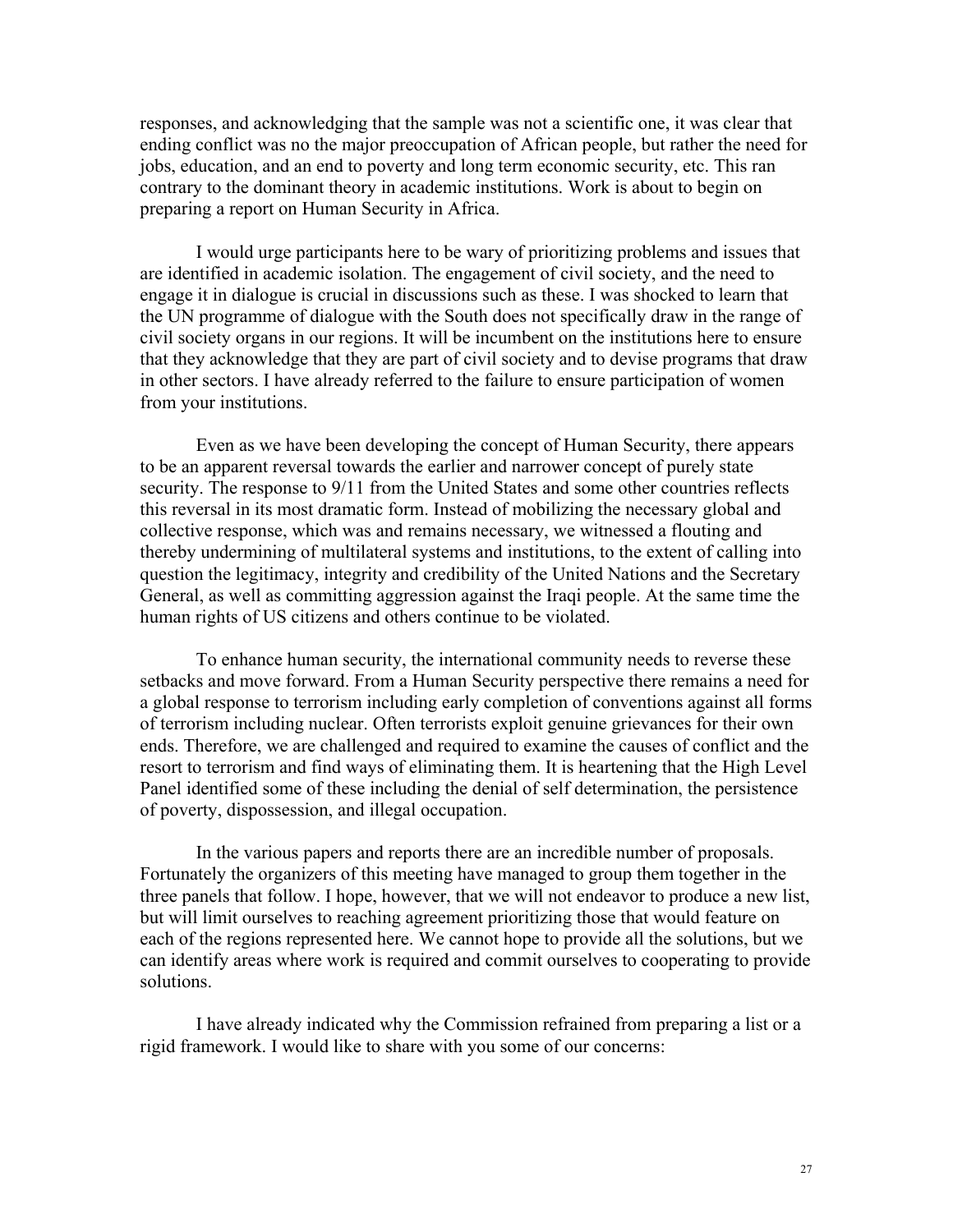- 1. One of the problems was how to identify the issues. I have already referred to the consultations with civil society.
- 2. It remains to work out how the various components of Human Security relate to each other and to other issues. The Secretary General refers to the themes before us: Development, Security and Human Rights, and argues that they are related and reinforce each other. Amartya Sen has explored the differences and linkages between Human Rights, Development and Human Security, and argues that though they are distinct they are complementary.

While agreeing with the Secretary General, I would go further and argue that the issues are not just interconnected, but are interdependent. If you are in a state of conflict, you need to bring an end to the violence, but peace and stability do not follow automatically. Simultaneously with ending violence, one needs to address the issues that caused the conflict, such as possible marginalization of one or more groups in that society, a distribution of resources, denial of human rights, corruption, non-inclusive political systems and decision making processes, absence of democracy and good governance, and so on.

If these are not speedily addressed, or at least seen to be addressed, the society will slip back into instability and eventually into renewed conflict. There are many such examples. Perhaps we can best visualize this as a horizontal spiral (please don't advise me that this is technically not a spiral!). At whichever point on the spiral a society is located, it must continue to move upwards and forwards towards greater security for its people or slip back to growing instability and back into conflict.

I hope that the Panel looking at the Peace Building Commission will examine whether one can separate conflict resolution from peace building, or whether we do not require a seamless process if we are to attain sustainable security.

In conclusion, there are some principles or guidelines which I hope will assist our deliberations:

- 1. The concept of security will vary from society to society and within each society. There is no universal formula as to what constitutes security. People will identify their security as coming from their particular needs. Let us respect them, and allow them to prescribe what is needed.
- 2. Let us agree on whose security concerns us. Is it that of the powerful or that of the vulnerable? Let us bear in mind that the overwhelming majority of the global population fall into this latter group and live in the South.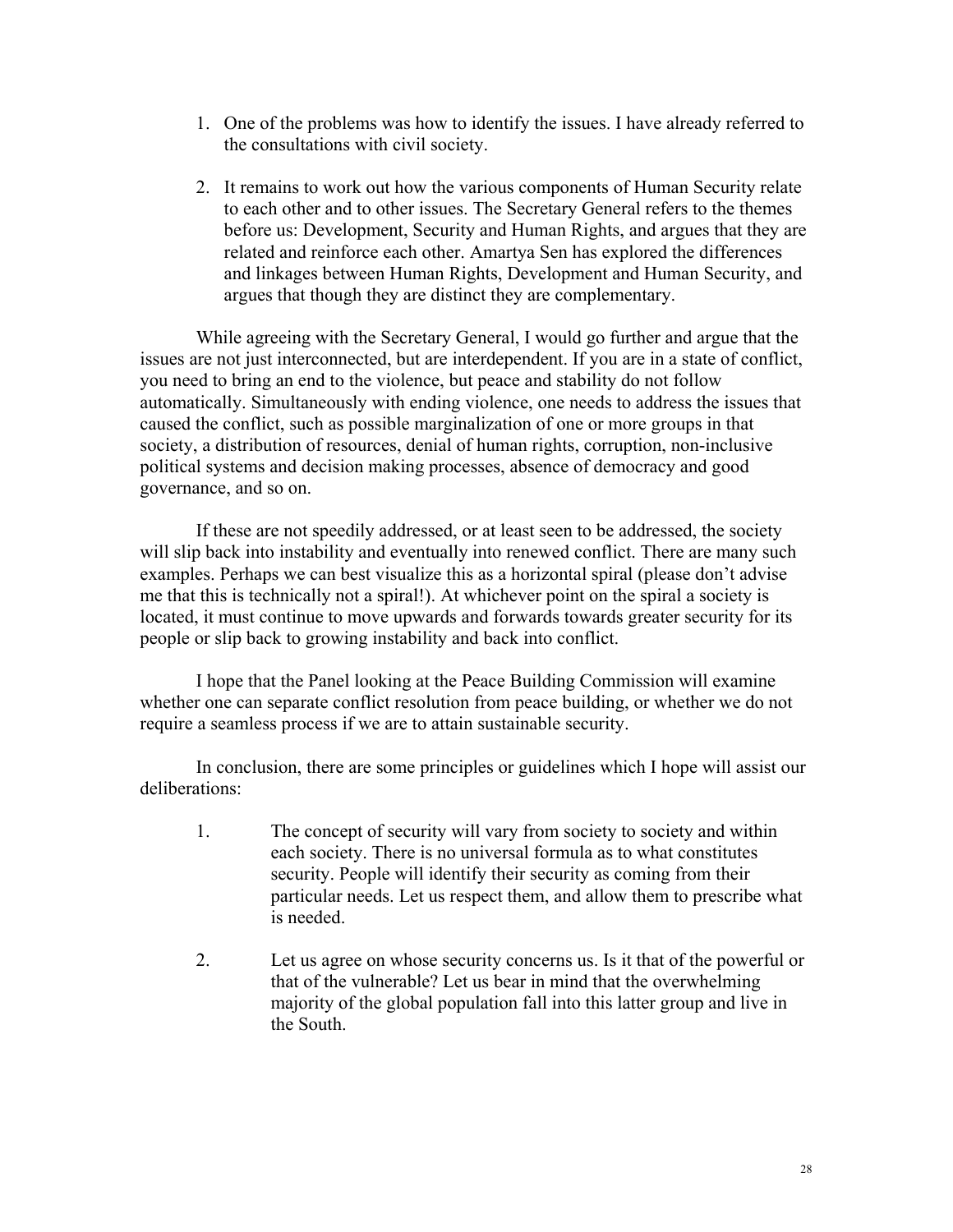- 3. Consideration of institutional reform of the UN and the international financial institutions should be informed by a Human Security perspective.
- 4. It is necessary to meet needs as well as protect people from sudden downturns.
- 5. Processes and means are important, and should empower people. Paternalistic solutions are never sustainable.
- 6. The environment and systems should be conducive to enable people to survive, and earn a livelihood in dignity.

At this early point in the  $21<sup>st</sup>$  century we have the opportunity and possibility to achieve this last: to enable people to survive, and earn a livelihood of dignity.

To create that environment and provide that security is our greatest challenge.

Thank you for your attention.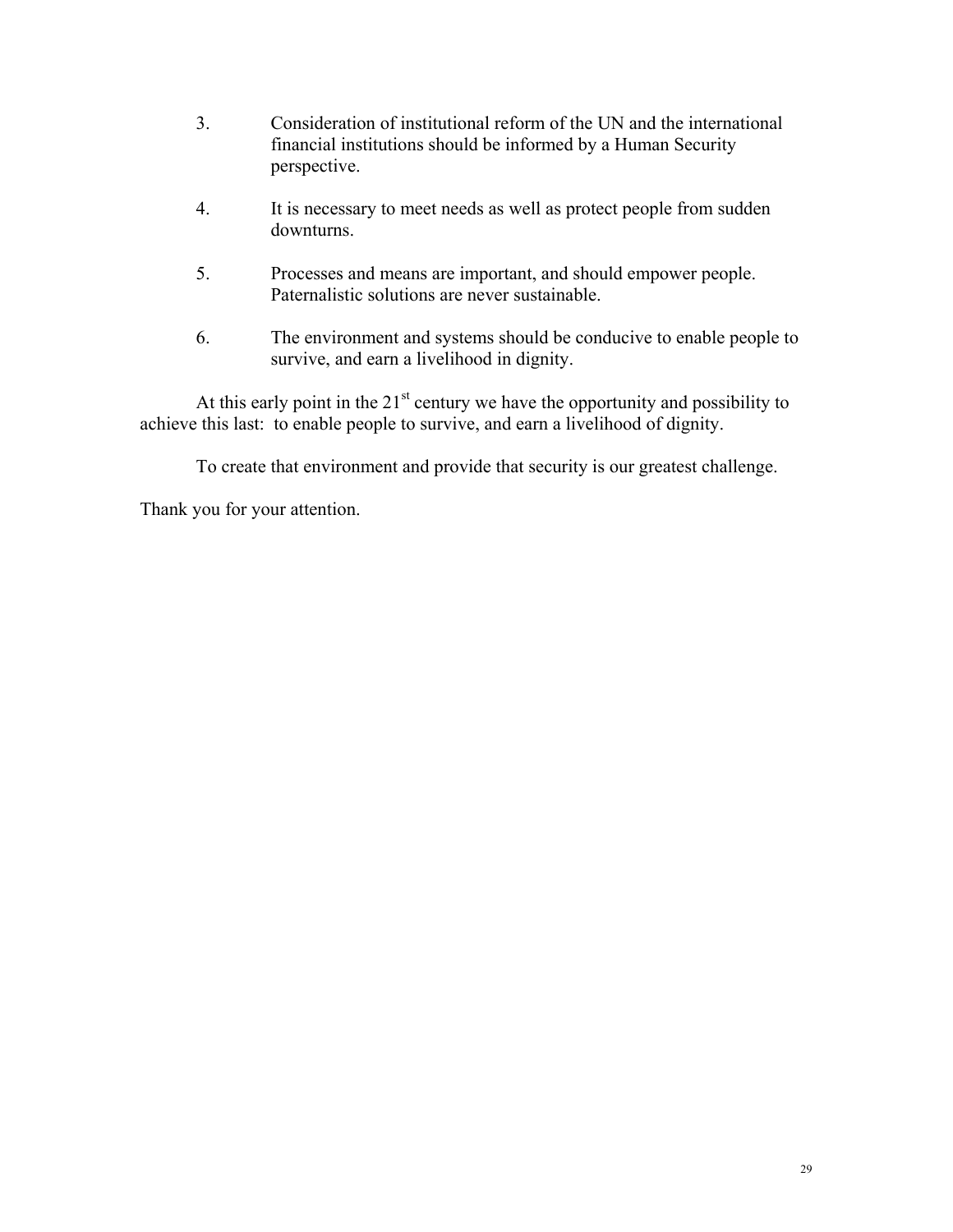### **Addendum 3**

#### **United Nations Partnerships with Universities in the Global South**

*In May 2005, the university partners of the "UN Dialogue with the Global South" project held their first consultation and workshop on "Regional Dynamics of Human Security" at the University of the Witwatersrand in Johannesburg, South Africa. The purpose of the consultation was to discuss priorities for the promotion of human security in different regions of the developing world and to examine the inter-linkages between the concept of human security and recommendations for UN reform as proposed by the UN Secretary-General in his report, "In Larger Freedom".* 

*The senior academics from the five participating universities, in their personal capacity, adopted the following memorandum for the international community at the closing session of the workshop.* 

We call upon the General Assembly to acknowledge the strategic role that institutions of higher education in developing countries can and must play in strengthening the effectiveness of the United Nations system.

While recognizing the enormous contribution that the UN has made in facilitating greater national self-determination and peaceful relations among states during the  $20^{th}$ century, the world now faces a need to achieve greater fairness and equity among and within all members of the United Nations. Academic participants in the Global South Dialogue appreciate the growing recognition among governments of the role that universities can play in generating knowledge and training of critically needed skills to facilitate the transition to an equitable, peaceful and more law abiding global order.

We are willing and eager to contribute to the UN reform effort. We recognize that our research and capacity building priorities need to be more responsive to the challenges outlined in the Secretary General's reform agenda to equip our countries with the necessary knowledge and skills. Without compromising long held traditions of academic freedom, Universities of the Global South must become more effective partners of governments, regional and international organizations. Universities have a special role as members of civil society in undertaking independent research and analysis of issues relevant to peace and sustainable development.

Governments may wish to consider the special attributes of Universities in advancing preventive action through research and analysis of the root and proximate causes of conflict, by facilitating confidence building through scholarly exchanges and through innovative training programmes geared to deal with the positive and negative effects of globalization on all countries. To achieve this, however, greater resources will be required for capacity building by Universities, primarily in the Global South, and